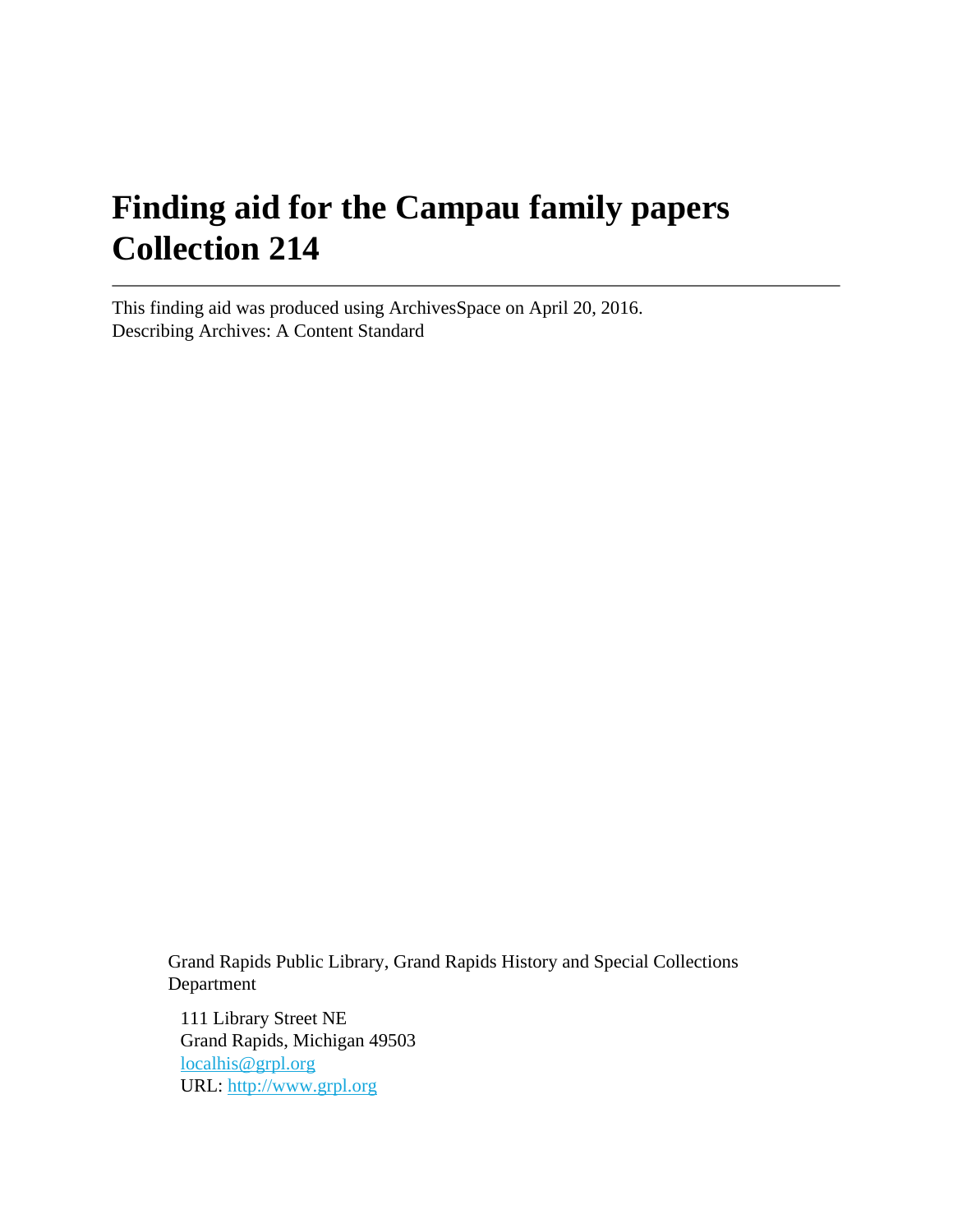## <span id="page-1-0"></span>**Table of Contents**

| Caroline Campbell / Frances E. Danforth Research, RE: Military, Marriage, and Baptism (10) |    |
|--------------------------------------------------------------------------------------------|----|
|                                                                                            |    |
|                                                                                            |    |
|                                                                                            |    |
|                                                                                            |    |
|                                                                                            |    |
| Ann Noonan Research file, including correspondence and newspaper clippings.  10            |    |
|                                                                                            |    |
|                                                                                            |    |
|                                                                                            |    |
|                                                                                            |    |
|                                                                                            |    |
|                                                                                            |    |
|                                                                                            |    |
|                                                                                            |    |
|                                                                                            |    |
|                                                                                            |    |
|                                                                                            |    |
|                                                                                            |    |
|                                                                                            |    |
|                                                                                            |    |
|                                                                                            | 16 |
|                                                                                            |    |
|                                                                                            |    |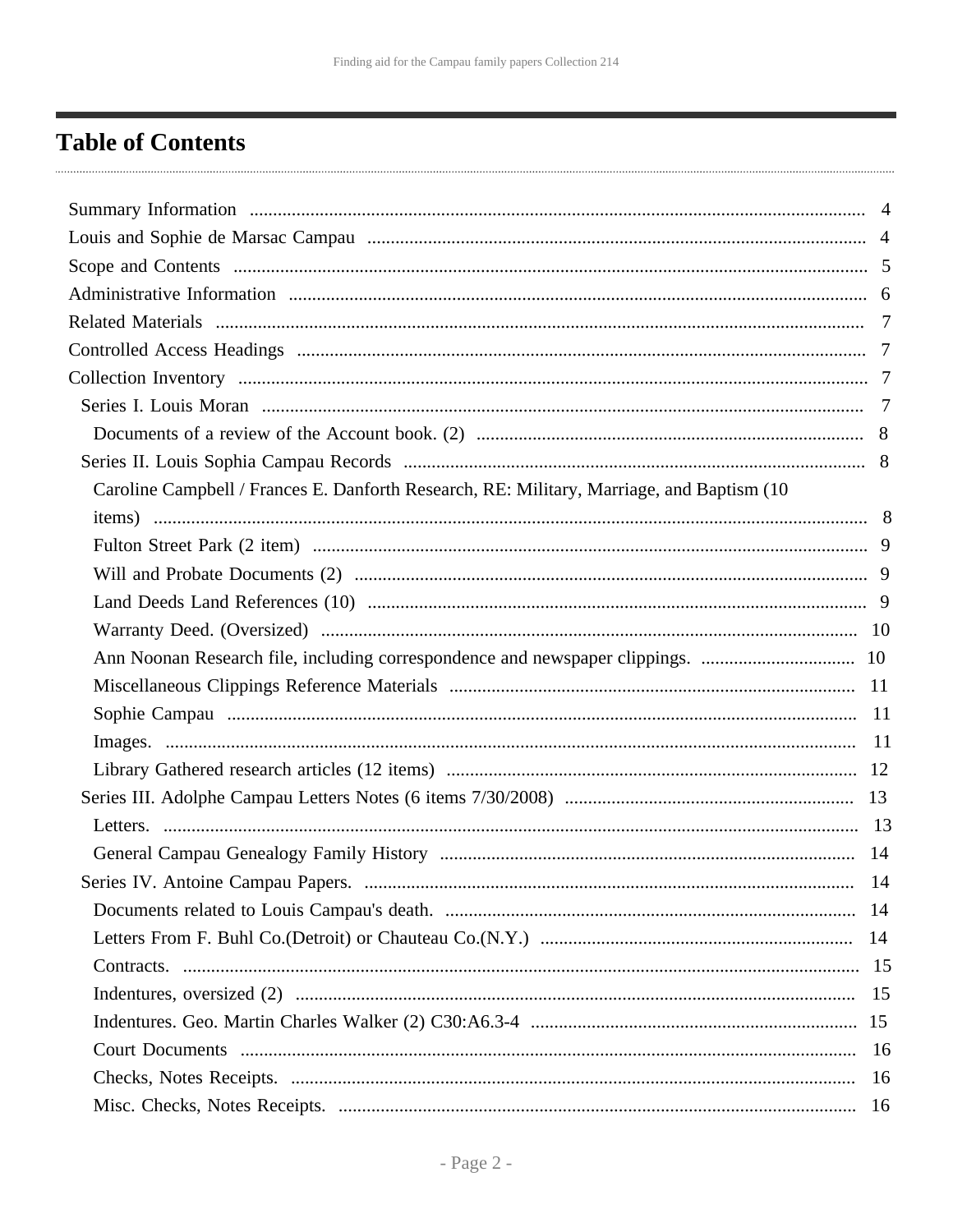| Letter of Administration. Printed sold by S. Wells, Detroit. Territory of Michigan. County of Wayne. |  |
|------------------------------------------------------------------------------------------------------|--|
|                                                                                                      |  |
|                                                                                                      |  |
|                                                                                                      |  |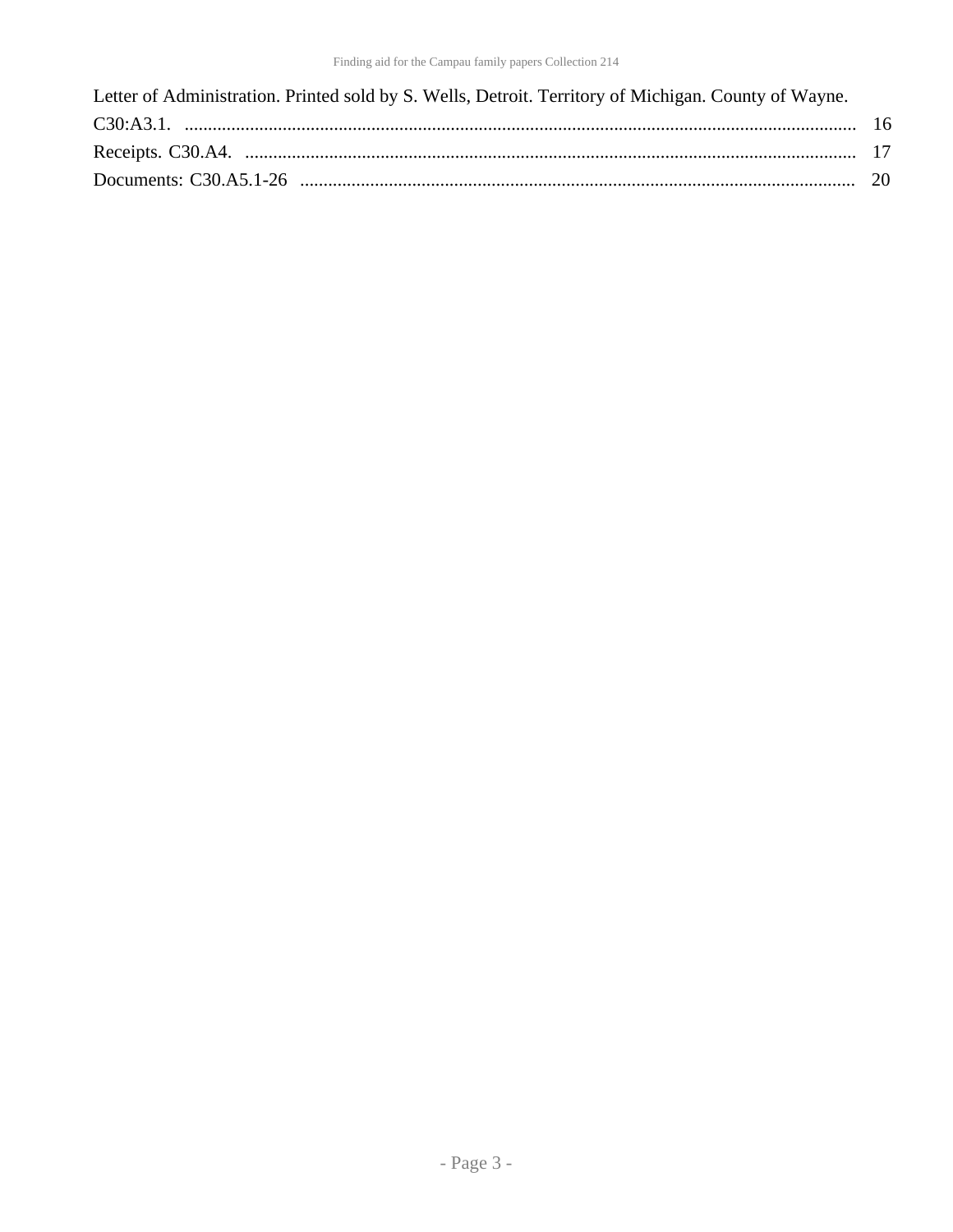### <span id="page-3-0"></span>**Summary Information**

| <b>Repository:</b><br>Grand Rapids Public Library, Grand Rapids History and Special<br><b>Collections Department</b> |                                                                                                                                                                                                                                                                                                                                                                                                                                                                                                                                                                                                           |
|----------------------------------------------------------------------------------------------------------------------|-----------------------------------------------------------------------------------------------------------------------------------------------------------------------------------------------------------------------------------------------------------------------------------------------------------------------------------------------------------------------------------------------------------------------------------------------------------------------------------------------------------------------------------------------------------------------------------------------------------|
| <b>Title:</b>                                                                                                        | Campau family papers                                                                                                                                                                                                                                                                                                                                                                                                                                                                                                                                                                                      |
| ID:                                                                                                                  | Collection 214                                                                                                                                                                                                                                                                                                                                                                                                                                                                                                                                                                                            |
| Date [inclusive]:                                                                                                    | 1830-1922                                                                                                                                                                                                                                                                                                                                                                                                                                                                                                                                                                                                 |
| <b>Physical Description:</b>                                                                                         | 2.2 Linear Feet Three boxes                                                                                                                                                                                                                                                                                                                                                                                                                                                                                                                                                                               |
| Language of the<br><b>Material:</b>                                                                                  | English                                                                                                                                                                                                                                                                                                                                                                                                                                                                                                                                                                                                   |
| Abstract:                                                                                                            | Louis Campau (1791-1871) was a fur trader and is credited as<br>the founder of Grand Rapids, Michigan. This collection contains<br>documents by and about Louis and several other members of the<br>Campau family. Included are documents associated with Louis; his<br>wife Sophie; his three brothers, Antione, George and Touissant and<br>his newphew Antoine. There is also some correspondence between<br>Caroline (Mrs. James) Campbell and Adolphe Campau. The collection<br>contains original, typescript and facsimile items in the form of public<br>records, letters, reports and land deeds. |

**^** [Return to Table of Contents](#page-1-0)

### <span id="page-3-1"></span>**Louis and Sophie de Marsac Campau**

Louis Campau (born August 11, 1791) is credited as the founder of Grand Rapids, Michigan. Campau grew up in Detroit in a French-Canadian family. He served as a private in the Michigan Militia in the War of 1812, where he was surrendered under General Hull. Campau married twice: his first wife, Anna (Kuggsbaum?) died in 1824. He then married Sophie de Marsac on August 9, 1825.

Louis learned business from his Uncle Joseph in Detroit, who was a fur trader and land speculator, said to be the territories first millionaire. Louis Campau was issued a license to trade with the Ottawa Indians on the Grand River. In 1826, Campau set up trade on the west side of the river, near the Baptist mission that had been founded by Isaac McCoy in 1824. In 1827 Leonard Slater came to the area to run the mission. That same year Campau moved his family to the area, including his wife Sophie and his brother Toussaint, and established his trading post on the east side of the river, in what is now Grand Rapids.

Louis Campau was not the first white man in the area, but apparently was the first who stayed, thus his credit as the first white settler in what is now known as Grand Rapids. In 1831, Campau purchased the land which became Grand Rapids, from what is now Michigan Street to Fulton Street and Division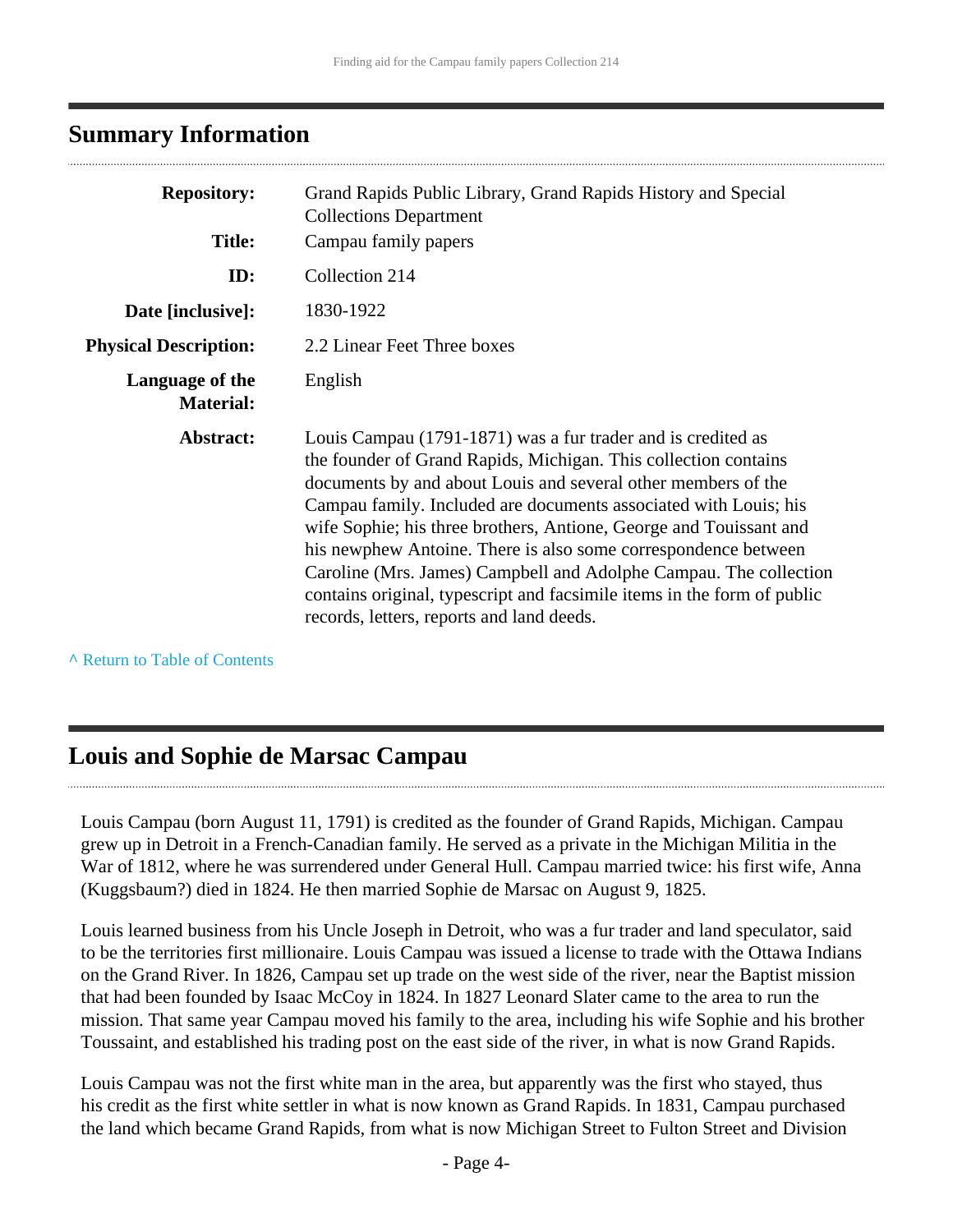Avenue to the Grand River, with monies advanced to him by the surveyor and later Michigan Statesman Lucius Lyon. Lyon had expected that Campau would in turn sell him all but the plot on which the Campau's resided. However, Louis evidently changed his mind, only selling Lyon the northern half of the tract. This ultimately led to a long-standing feud and irregularity in the directions of the streets of Grand Rapids which remain today.

In 1838, Grand Rapids was incorporated, and that year the Campaus built a large Greek Revival house on the soutwest corner of Fulton Street and Gay Avenue. About the same time, Grand Rapids fell on hard times and Louis lost most of his holdings to bankruptcy. However, he is said to have deeded the house to his mother earlier, so that the Campaus continued to reside in the house until they sold it in 1863. At that time they moved to a small house at Ellsworth Avenue and Elm Street. Sophie de Marsac Campau's brother, Daniel Marsac, was also an Indian trader. He came to the area in 1828 and had a camp on the river south of Grand Rapids. Later he was in Lowell and then at the mouth of the Flat River. Sophie died in 1869 at age 62. Louis Campau lived on, but in ill health, until April 13, 1871.

In the forty-five years that he lived in Grand Rapids, Campau was instrumental in transforming what had been a mission and fur trading settlement into a busy commercial center. Louis and his brother Antoine both served as city trustees. Although Campau at one time owned much of modern-day downtown, he died nearly penniless.

**^** [Return to Table of Contents](#page-1-0)

### **Antoine Campau**

Antoine Campau was a storekeeper at the foot of Monroe in what became known as Campau Square, participating in his brother's fur trading operation in kind for groceries. He came to Grand Rapids, along with his brother George, some time after 1827. Antione died in 1874 at the age of 77.

**^** [Return to Table of Contents](#page-1-0)

### <span id="page-4-0"></span>**Scope and Contents**

This collection contains original, typescript and facsimile items in the form of public records, letters, reports and land deeds involving Louis Campau, Antoine Campau and other Campau relatives and associates.

Louis Campau's original land deed contracts include Campau either buying, selling or acting as a third party. A metal plate for printing a Campau land grant is also included. Other original documents include Campau's last will and testament and the probate proceedings of his estate. A letter written by his nephew, Anthony Campau, describes his death, funeral and importance to the city of Grand Rapids. Letters written to a Mrs. Caroline Campbell of the DAR by Adolphe T. Campau of the Michigan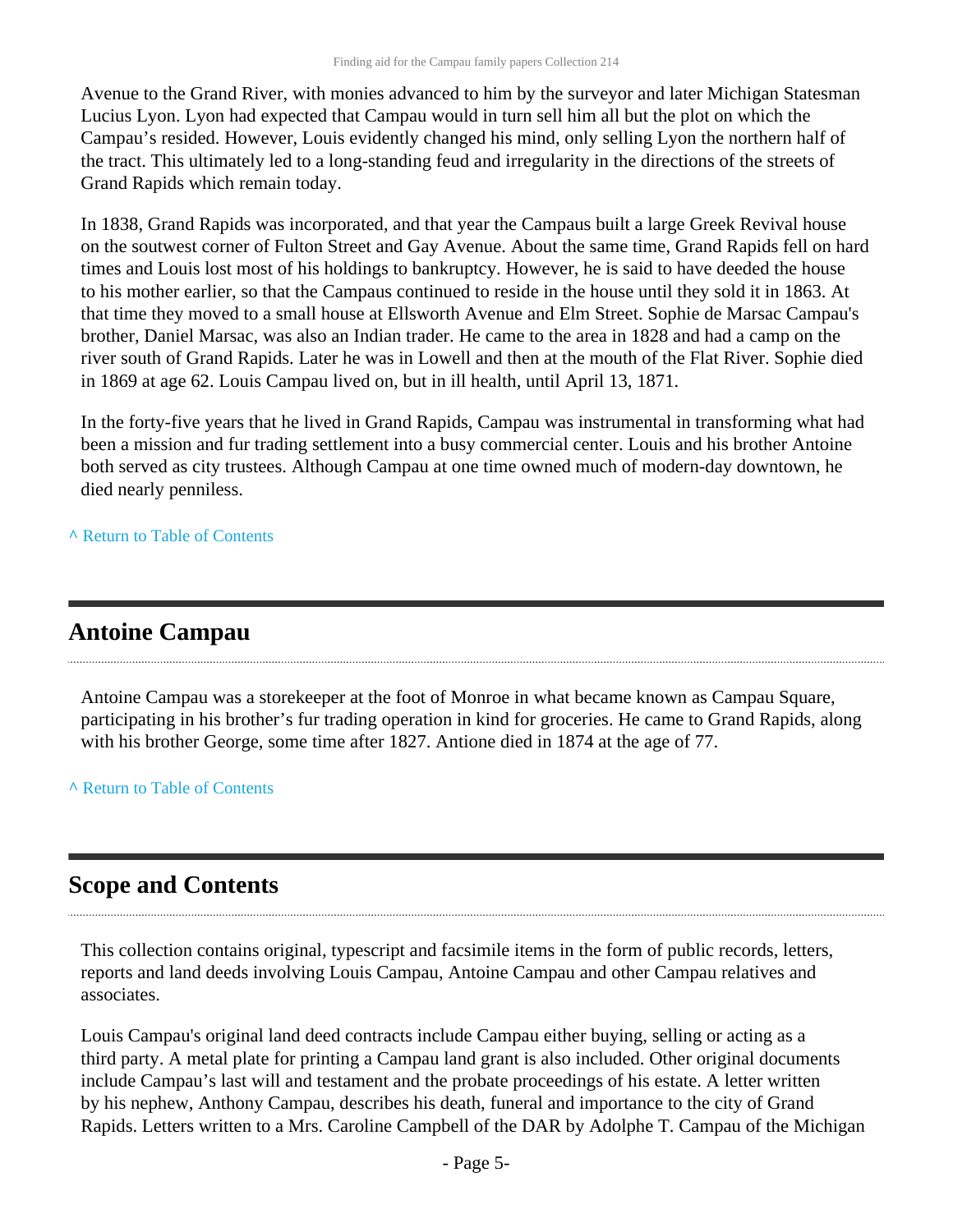Soldiers Home in Grand Rapids, or by E. Alice T. Miller of St. Ann's Church (Detroit), contain valuable information about Campau's past including military records, marriage and baptismal records. Other documents attempt to explain Campau's role in Grand Rapids history. These include reports by James H. and Mrs. James H. Campbell on the history of Fulton Street Park and those by Albert Hyma on the account book of Louis Moran.

Eight original land deeds are handwritten or formatted types. Other legal documents include Campau's last will and testament, written in his 78th year, outlining how his inheritance should be divided between his brother, Touissant, and his three sons. A Kent County document from 1871 appointed Julius Houseman as the administrator of his estate. A letter written by nephew Anthony Campau to his sister, Mrs. Martin Ryerson, describes Uncle Louis' death and funeral and future plans to commemorate him. Attached to that letter are the proceedings of the Common Council from April 17, 1871, recognizing Campau as the founder of Grand Rapids and an important part of the city's history. Eight later typed letters and copies of documents are those sent to Mrs. Caroline Campbell from St. Ann's Church, Detroit. These include a Department of the Interior, Bureau of Pensions, describing Campau's military service, and records indicating that Campau married Sophie de Marsac in 1818, before his first wife died. Another letter written to Mrs. Campbell describes the ancestry of Sophie de Marsac and includes the marriage and baptismal records. James H. Campbell's 1922 report on Fulton Street Park explains the controversy surrounding the title to the Park. Based upon information in the April 11, 1963 report by Albert Hyma, it appears that the Louis Moran account book does not have information on Grand Rapids but does mention a Louis Campau in 1809, 1816 and 1817 entries. Campau apparently boarded with Moran, and may have worked for him.

**^** [Return to Table of Contents](#page-1-0)

## <span id="page-5-0"></span>**Administrative Information**

#### **Publication Statement**

Grand Rapids Public Library, Grand Rapids History and Special Collections Department

111 Library Street NE Grand Rapids, Michigan 49503 [localhis@grpl.org](mailto:localhis@grpl.org) URL:<http://www.grpl.org>

#### **Immediate Source of Acquisition**

Unknown, accession number 1986.259

#### **^** [Return to Table of Contents](#page-1-0)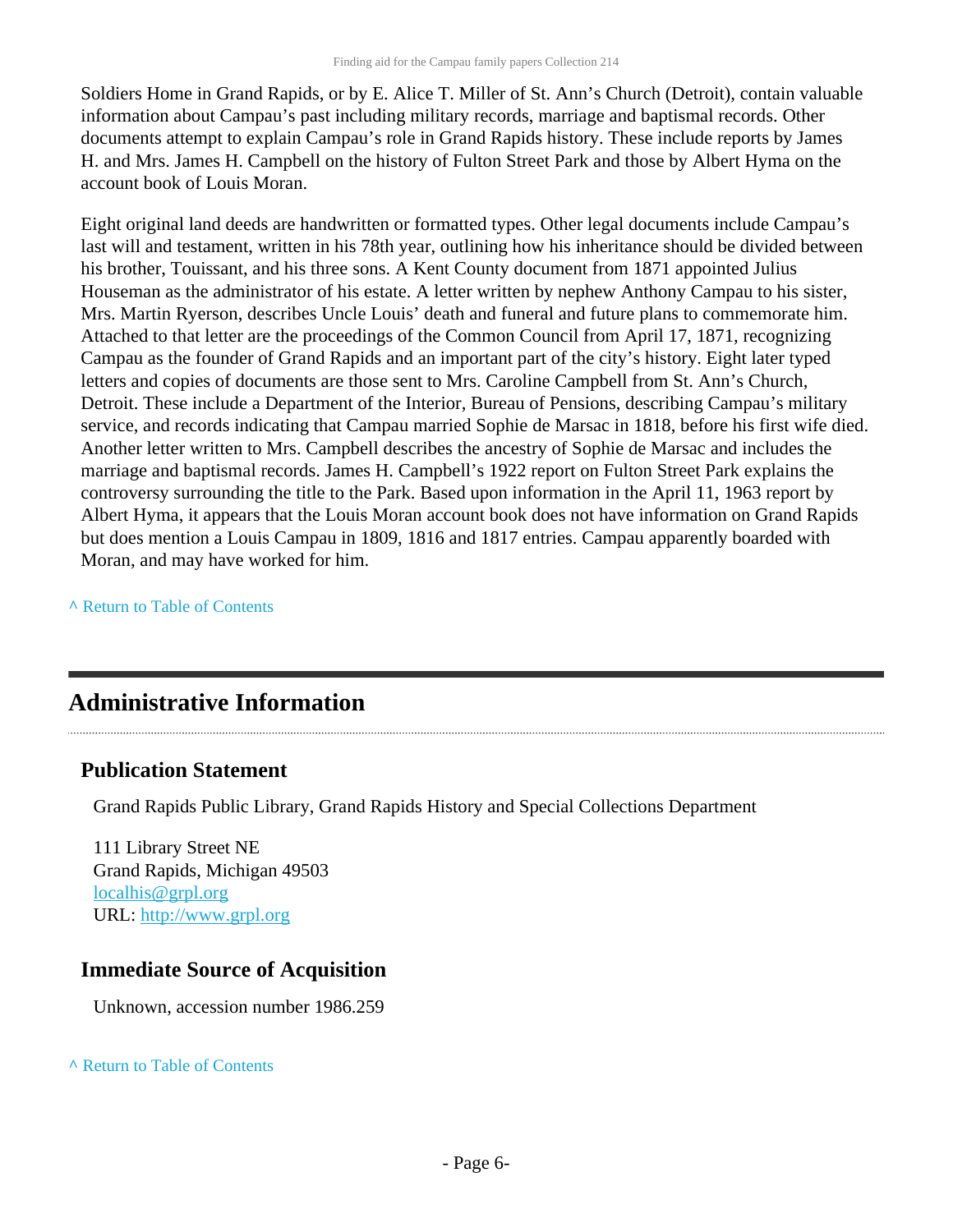### <span id="page-6-0"></span>**Related Materials**

#### **Related Materials**

Information on the Campaus may be found in many collections, or published area histories. See staff for assistance.

Coll. 011, Louis Moran Account Book.

Coll. 263, Box 20, Campau Celebration brochure from Old National Bank. Illustrated a metal or coin with the Campau's likeness.

**^** [Return to Table of Contents](#page-1-0)

#### <span id="page-6-1"></span>**Controlled Access Headings**

- family papers
- Grand Rapids (Mich.) -- History
- Campau, Antoine
- Campau, Louis
- Campau, Sophie de Marsac
- Campau (Grand Rapids (Mich.))

### <span id="page-6-2"></span>**Collection Inventory**

#### <span id="page-6-3"></span>**Series I. Louis Moran**

#### **Scope and Contents**

Included in this Campau Collection are select copies or references to the Louis Moran Account Book, which is the content of the separate Coll. 011. This account book was previously identified as that of Louis Campau. As shown in the select copies of pages from the account book, located in folder 214-1-1, there are several uses of the Campau name, as well as the Moran name, in the French text. Folder 214-1-2 includes documents by Albert Hyma who in 1963 reidentified the account book as that of Louis Moran (sometimes Maurant). Hyma also provided a summary of the entries in the account book related to the Campau family.

| <b>Title/Description</b>                                       | <b>Instances</b> |
|----------------------------------------------------------------|------------------|
| Facsimile. 2 sheets. Louis Moran Account Book pages from 1796- | Box 1            |
| ca. 1817. In French. Source of copies unknown.                 |                  |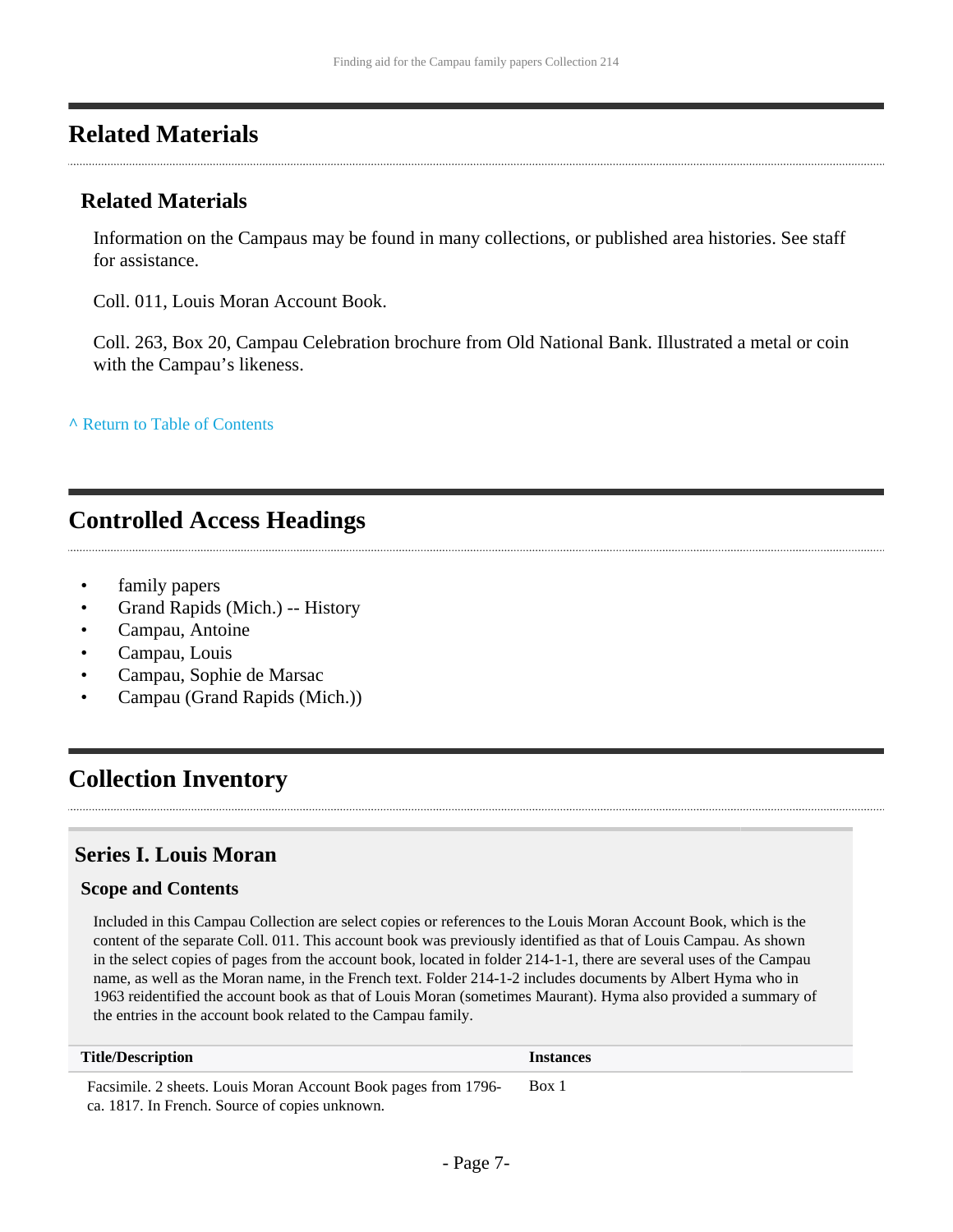| <b>Title/Description</b><br><b>Instances</b>                                                                                                                       |          |  |
|--------------------------------------------------------------------------------------------------------------------------------------------------------------------|----------|--|
| 1. Record by Albert Hyma about the Account Book by Louis                                                                                                           | Box 1    |  |
| Moran. [Was under Louis Campau 1-3]                                                                                                                                | Folder 2 |  |
| 2. The Account Book of Louis Moran (sometimes spelled)                                                                                                             | Box 1    |  |
| Maurant) (2 sheets) [Appears to be a transcription of the<br>information]. See also land documents associated with Moran<br>his wife elsewhere in this collection. | Folder 2 |  |

#### <span id="page-7-0"></span>**Documents of a review of the Account book. (2)**

#### **^** [Return to Table of Contents](#page-1-0)

#### <span id="page-7-1"></span>**Series II. Louis Sophia Campau Records**

#### **Scope and Contents**

Louis Campau has been credited as the founder of Grand Rapids, Michigan, although there were Baptist missionaries and other fur traders in the area before Campau. His trading post was located on the east side of the Grand River, while the mission settlement was on the west side.

This series includes select original documents which have survived, along with reference materials related to the couple. Also, there area materials located in other archival collections, and many references to Louis in particular in published books about Grand Rapids.

#### <span id="page-7-2"></span>**Caroline Campbell / Frances E. Danforth Research, RE: Military, Marriage, and Baptism (10 items)**

| <b>Title/Description</b>                                                                                                                                                        | <b>Instances</b> |
|---------------------------------------------------------------------------------------------------------------------------------------------------------------------------------|------------------|
| 1. Letter. To My Dear Mrs. Campbell, on DAR letterhead.<br>Original handwritten is 1 folded sheet $+$ 1 half sheet. From E.<br>Alice T. Miller, with final matter penciled out. | Box 1            |
|                                                                                                                                                                                 | Folder 3         |
| 2. Typed transcription of letter above. My dear Mrs. Campbell: I<br>have copied what we received  1 sheet.                                                                      | Box 1            |
|                                                                                                                                                                                 | Folder 3         |
| 3. Letter to Dear Mrs. Campbell from F.E. Danforth. Original                                                                                                                    | Box 1            |
| handwritten is 1 folded sheet $+1$ half sheet                                                                                                                                   | Folder 3         |
| 4. Dept. of the Interior, Bureau of Pensions form of June<br>28, 1909. For Mrs. Frances E. Danforth, Entrican, Mich.<br>Accompanying the letter in 3. above.                    | Box 1            |
|                                                                                                                                                                                 | Folder 3         |
| 5. 1 small sheet "Copy of marriage register of Rene de<br>Marsac " Missing 7/30/2008                                                                                            | Box 1            |
|                                                                                                                                                                                 | Folder 3         |
| 6. Typed Sheet. Certificate of marriage of Louis Campau and<br>Sophie de Marsac Campau                                                                                          | Box 1            |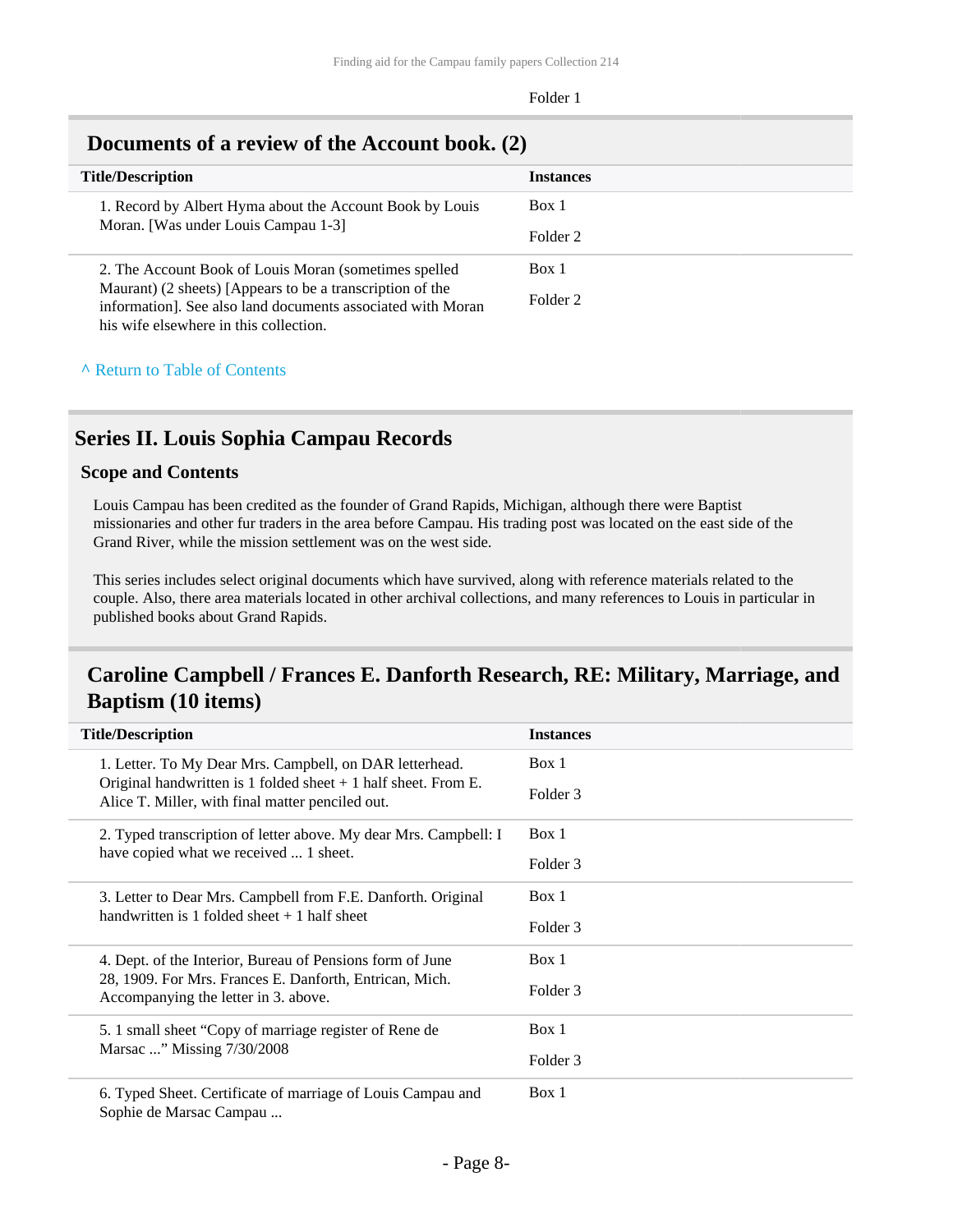|                                                                  | Folder 3            |
|------------------------------------------------------------------|---------------------|
| 7. Typed Sheet. Marriage of Rene De Marsac and Eulalie Gouin.    | Box 1               |
|                                                                  | Folder 3            |
| 8. Dup. Of above, but with handwritten note: Father and Mother   | Box 1               |
| of Sophie de Marsac Campau.                                      | Folder 3            |
| 9. Extracts from the Records of St. Ann's Church, Detroit, Mich. | Box 1               |
|                                                                  | Folder 3            |
| 10. Dup. Of 8. above, but with note in ink "Baptismal record,    | Box 1               |
| Rene de Marsac, Eulali Gouin.                                    | Folder <sub>3</sub> |

## <span id="page-8-0"></span>**Fulton Street Park (2 item)**

| <b>Instances</b> |
|------------------|
| Box 1            |
| Folder 4         |
| Box 1            |
| Folder 4         |
|                  |

## <span id="page-8-1"></span>**Will and Probate Documents (2)**

| <b>Title/Description</b>                                    | <b>Instances</b> |
|-------------------------------------------------------------|------------------|
| + 1 Envelop. GRPL, "Last Will of Louis Campau " found in    | Box 1            |
| another folder moved here, 7/30/2008                        | Folder 5         |
| 1. "In the name of God, Amen. I Louis Campau of the City of | Box 1            |
| Grand Rapids  Hand written.                                 | Folder 5         |
| 2. State of Michigan,  to Julius Houseman  you were         | Box 1            |
| appointed Administrator  May 15, 1871. Form with red seal.  | Folder 5         |

## <span id="page-8-2"></span>**Land Deeds Land References (10)**

| <b>Title/Description</b>                                                                                                                                         | <b>Instances</b> |
|------------------------------------------------------------------------------------------------------------------------------------------------------------------|------------------|
| 1. Louis Campau Warranty Deed to Tousant Campau. Nov. 13,<br>1832. (6 sheets tied with pink ribbon)                                                              | Box 1            |
|                                                                                                                                                                  | Folder 6         |
| 2. Oversized July 14, 1837. Indenture. Between Louis Campau                                                                                                      | Box 1            |
| and Louis Moran. (1 oversized sheet, folded, torn. To be placed<br>in L Sleeve and moved to oversized. $+1$ GR evelop "Louis"<br>Campau --- to Louis Moran Deed" | Folder 6         |
| 3. Handwritten (black ink) indenture. Sept. 3, 1850. Between                                                                                                     | Box 1            |
| Charles H. Knox, Marshal of the U.S. For the District of<br>Michigan  and John Gilson (?), City of New York Louis and<br>Toussant Campau were defendants.        | Folder 6         |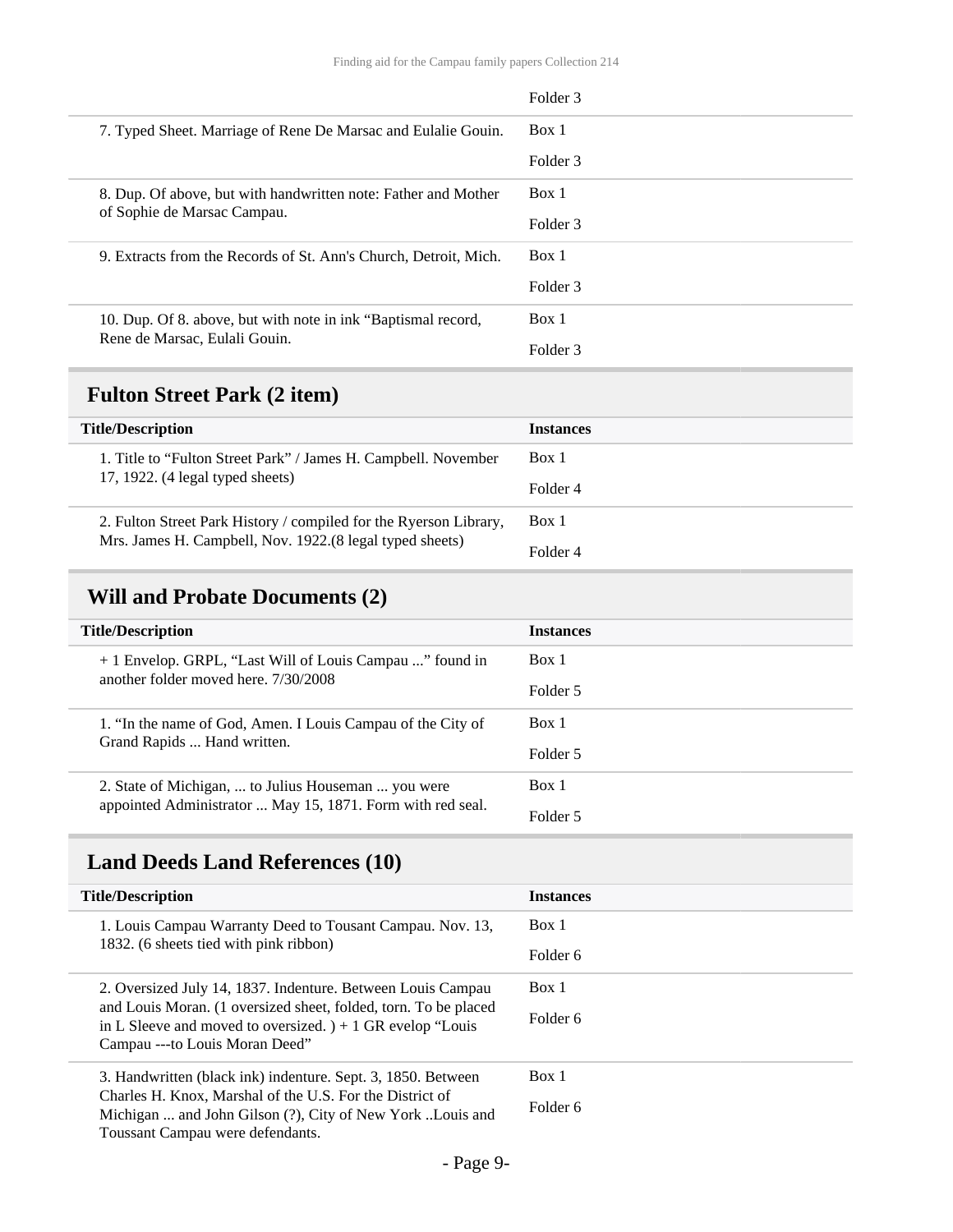|                                                                                                                                                                                        | 4. Handwritten (black ink) indenture. Sept. 3, 1850. Between<br>Charles H. Knox, Marshal of the U.S. For the District of<br>Michigan  and John Gilson (?), City of New York Louis and<br>Toussant Campau were defendants. Second handwritten copy in<br>darker ink with heavier hand. | Box 1<br>Folder 6            |
|----------------------------------------------------------------------------------------------------------------------------------------------------------------------------------------|---------------------------------------------------------------------------------------------------------------------------------------------------------------------------------------------------------------------------------------------------------------------------------------|------------------------------|
|                                                                                                                                                                                        | 5. Handwritten transfer. Henry Pigon (Newaygo Co.) for Louis<br>Campau  paid by Campau  Feb. 18, 1859, Charles H. Frost<br>Eliza H. Frost                                                                                                                                             | Box 1<br>Folder <sub>6</sub> |
|                                                                                                                                                                                        | 6. Discharge of Mortgage. Louis Campau, Feb. 18, 1959, Frost.                                                                                                                                                                                                                         | Box 1                        |
|                                                                                                                                                                                        |                                                                                                                                                                                                                                                                                       | Folder <sub>6</sub>          |
|                                                                                                                                                                                        | 7. Deed. Louis Campau to Richard Godfroy. Glock no. 25,<br>Genenauville.                                                                                                                                                                                                              | Box 1                        |
|                                                                                                                                                                                        |                                                                                                                                                                                                                                                                                       | Folder <sub>6</sub>          |
|                                                                                                                                                                                        | 8. Deed. Louis Campau to Richard Godfroy, W.A. Richmond.<br>Block no. 9, Genereauville.                                                                                                                                                                                               | Box 1                        |
|                                                                                                                                                                                        |                                                                                                                                                                                                                                                                                       | Folder <sub>6</sub>          |
| 9. Oversized Warranty Deed Indenture. Feb. 20th, 1847. Louis<br>Campau to William C. Davidson. (1 oversized sheet, in two<br>pieces. To be placed in L Sleeve and moved to oversized.) |                                                                                                                                                                                                                                                                                       | Box 1                        |
|                                                                                                                                                                                        | Folder <sub>6</sub>                                                                                                                                                                                                                                                                   |                              |
| public library envelop. Item found is a small note card signed by                                                                                                                      | 10. "Plate of Land Grant given to Lewis Campau"-- note on old                                                                                                                                                                                                                         | Box 1                        |
|                                                                                                                                                                                        | Thos. C. Sheldon, receiver. "no. 723 Receivers Office, Western<br>Dist. M.T. White Pidgeon, Sept. 20, 1831. Receive from Louis<br>Campau of Kalamazoo County  " $2 = Card + envelope$                                                                                                 | Folder <sub>6</sub>          |

## <span id="page-9-0"></span>**Warranty Deed. (Oversized)**

| <b>Title/Description</b>                                   | <b>Instances</b> |
|------------------------------------------------------------|------------------|
| Louis Campau Sophie Campau to Canton Smith, Jan.1, 1847.   | Box 2            |
| [Provenance note: Gift of Sophie De Marsac Campau Chapter] |                  |
| D.A.R. (DAR), n.d.; Rec'd by DAR from Mrs. Lucy S. Hughes, | Folder 1         |
| Jan. 1911. Found among the papers of Thomas B. Church, by  |                  |
| Hughes?] No accession number found.                        |                  |

## <span id="page-9-1"></span>**Ann Noonan Research file, including correspondence and newspaper clippings.**

| <b>Title/Description</b> |                                                                                                                                                  | <b>Instances</b>    |
|--------------------------|--------------------------------------------------------------------------------------------------------------------------------------------------|---------------------|
|                          | 1. Clipping. Source unknown. "Grand Rapids Pioneer was<br>Handsome. Photo Shows Louis Campau as he looked in middle<br>life.                     | Box 1               |
|                          |                                                                                                                                                  | Folder <sub>7</sub> |
|                          | 2. Letter. Aug. 16, 1961. TO Mortimer Danforth from Ann<br>Noonan GRPL. References Will of Louis Campau                                          | Box 1               |
|                          |                                                                                                                                                  | Folder <sub>7</sub> |
|                          | 3. Letter. Nov. 24, 1961. TO: Nena Preseau from Ann Noonan.<br>References Campau as first white settler in GR, plus gypsum<br>mine plaster mill. | Box 1               |
|                          |                                                                                                                                                  | Folder <sub>7</sub> |
|                          | 4. Letter. Sept. 21, 1962. Maj. Z. Louis Pirszel from Louise<br>C. Downs. RE history high points mentioning Campau first.                        | Box 1               |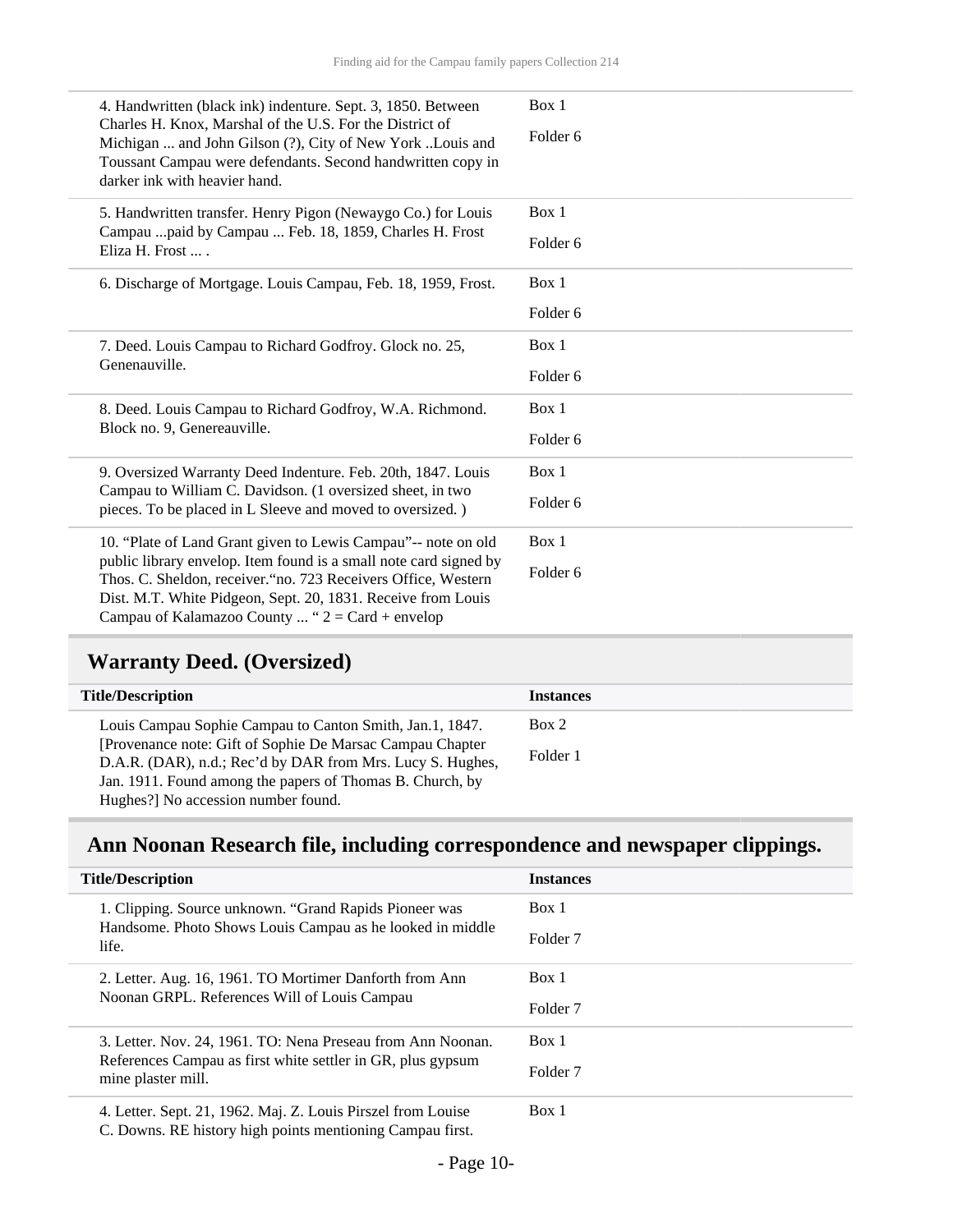Also gives dates on 1961 All America city award, 1850 city seal adoption, mayors.

Folder 7

### <span id="page-10-0"></span>**Miscellaneous Clippings Reference Materials**

| <b>Title/Description</b>                                                      | <b>Instances</b> |
|-------------------------------------------------------------------------------|------------------|
| Proquest Print. Grand Rapids Press. Sept. 1, 2004. "Headstone"                | Box 1            |
| of Pioneer Woman Repaired  St. Andrew's Cemetery  Sophie<br>de Marsac Campau. | Folder 7.5       |
| Louis Campau.                                                                 | Box 1            |
| <b>Scope and Contents</b>                                                     | Folder 8         |
| $\mathbb{R}$ a $\mathbb{R}$ is a set of $\mathbb{R}$                          |                  |

Part 3. "Richmond 7"--handwritten on first page. (8 sheets. Written on front only for sheets 1-2, 8, and front back for sheets 3-7. Sheet 7 is only a half sheet). Note: See 214-1-15

#### <span id="page-10-1"></span>**Sophie Campau**

| <b>Title/Description</b>                              | <b>Instances</b> |
|-------------------------------------------------------|------------------|
| Sophie De Marsac Campau, Chapter D.A.R. Grand Rapids, | Box 1            |
| Mich. 1896. "A Sketch of Her Life Character"          | Folder 9         |

#### <span id="page-10-2"></span>**Images.**

| <b>Title/Description</b>                                                                                                                                                                                                                                                            | <b>Instances</b> |  |  |
|-------------------------------------------------------------------------------------------------------------------------------------------------------------------------------------------------------------------------------------------------------------------------------------|------------------|--|--|
| 1. Louis Sophie (photograph). + DAR envelop with note that<br>it includes a photo of Louis Sophie Campau from Mrs. J.H.<br>Campbell. [Note: The envelop was found separately from the<br>image, but is the correct size to have perhap been the item given<br>by Caroline Campbell. | Box 1            |  |  |
|                                                                                                                                                                                                                                                                                     | Folder 10        |  |  |
| 2. Photo postcard of same image with printed ID: Mr. And                                                                                                                                                                                                                            | Box 1            |  |  |
| Mrs. Louis Campau. Founders in 1827 of the city of Grand<br>Rapids, Michigan.  "West Mich. Colonial DAR Fair 1911"--<br>ink at bottom of card. Card addressed to Mr. Stuart McPhee, N.<br>Yakema, Washington, but not mailed.                                                       | Folder 10        |  |  |
| 3. Postcard of "Grand Rapids in 1831" Drawn by Rev. J.<br>Booth  Not addressed.                                                                                                                                                                                                     | Box 1            |  |  |
|                                                                                                                                                                                                                                                                                     | Folder 10        |  |  |
| 4. Small clipping of a drawing [blueish tint] Note on verso:<br>Sophie de Marsac Campau presented by Louise Wooster Cary.<br>Don't know the location of the original image, which appears to<br>be documented by this graphic clipping.                                             | Box 1            |  |  |
|                                                                                                                                                                                                                                                                                     | Folder 10        |  |  |
| 5. Uncle Louis Campau. (2 book plates showing an older<br>Campau) Munsell Co. publishers, with the engraver listed.                                                                                                                                                                 | Box 1            |  |  |
|                                                                                                                                                                                                                                                                                     | Folder 10        |  |  |
| 6. Louis Campau. Graphic clipping attached to fading black<br>paper. Source unknown.                                                                                                                                                                                                | Box 1            |  |  |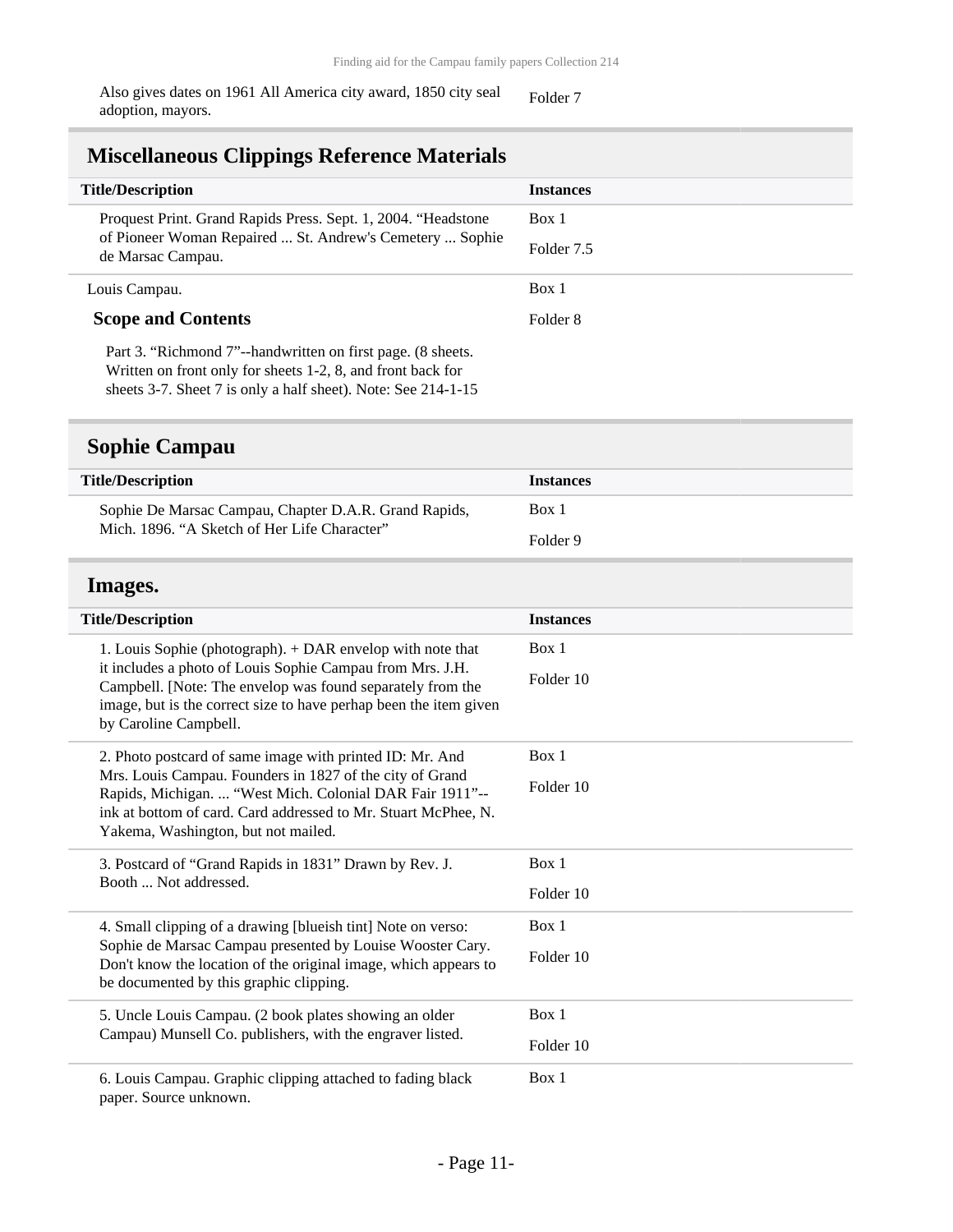|                                                                                                                                                        | Folder 10 |
|--------------------------------------------------------------------------------------------------------------------------------------------------------|-----------|
| 7. Postcard of painting of Sophie De Marsac Campau. Portrait                                                                                           | Box 1     |
| by Charles H. Moore, 1852. Publ. By the Sophie de Marsac<br>Campau Chapter of the DAR. 00.[3977].2 Added 3/6/2007                                      | Folder 10 |
| 8. Louis Campau. Photograph by C.L. Merrill Co., showing<br>Campau in later life, often used in publications. 1998.087.2                               | Box 1     |
|                                                                                                                                                        | Folder 10 |
| NOTE: "Plate of Lewis Campau residence which is now<br>Widdicomb factory"--not found                                                                   | Box 1     |
|                                                                                                                                                        | Folder 10 |
| Label Fragment.                                                                                                                                        | Box 1     |
| <b>General</b>                                                                                                                                         | Folder 11 |
| Formerly attached to the portrait of either Louis or Sophie<br>Campau now hanging on the 4th floor of the Keeler Wing,<br>Grand Rapids Public Library. |           |
| Campau Centennial Celebration. Official Program 1826-1926. (2)                                                                                         | Box 1     |
|                                                                                                                                                        | Folder 12 |

#### <span id="page-11-0"></span>**Library Gathered research articles (12 items)**

### **Newspaper clippings**

| <b>Title/Description</b>                                                           | <b>Instances</b> |
|------------------------------------------------------------------------------------|------------------|
| 1. Culture. Detroit in 1837. What the City's Oldest Directory                      | Box 1            |
| Discloses. Reminiscences of Joseph and Daniel J. Campau. (2)<br>sheets, no source) | Folder 13        |

## **Oversized general references**

| <b>Title/Description</b>                                                                                                                                                                     | <b>Instances</b>    |
|----------------------------------------------------------------------------------------------------------------------------------------------------------------------------------------------|---------------------|
| The 'Old Fox' was a contract / by Liz Hyman. (Oversized,<br>source unknown) Includes image of old Louis Campau and<br>the Booth painting. Probably from Grand Rapids Press, date<br>unknown. | Box 2               |
|                                                                                                                                                                                              | Folder 2            |
| A Fortune and a Feud : the Campaus : first of the first                                                                                                                                      | Box 2               |
| families / Howard Silbar. GR Press, Feb. 18, 1979.<br>[Wonderland??] Sketches, map including islands, photo                                                                                  | Folder <sub>2</sub> |
| of Campau house, photo of Louie Sophie, photo of older                                                                                                                                       |                     |
| Antoine. (Oversized tabloid, 2 sheets).                                                                                                                                                      |                     |
| Vol. P. Land Books, Upper Canada Roll C105. Entry for                                                                                                                                        | Box 2               |
| Louis Campau (2 photocopied oversized sheets) July 5, 1832.                                                                                                                                  | Folder 2            |
| Unidentified partial census sheet, probably related to the item<br>above.                                                                                                                    | Box 2               |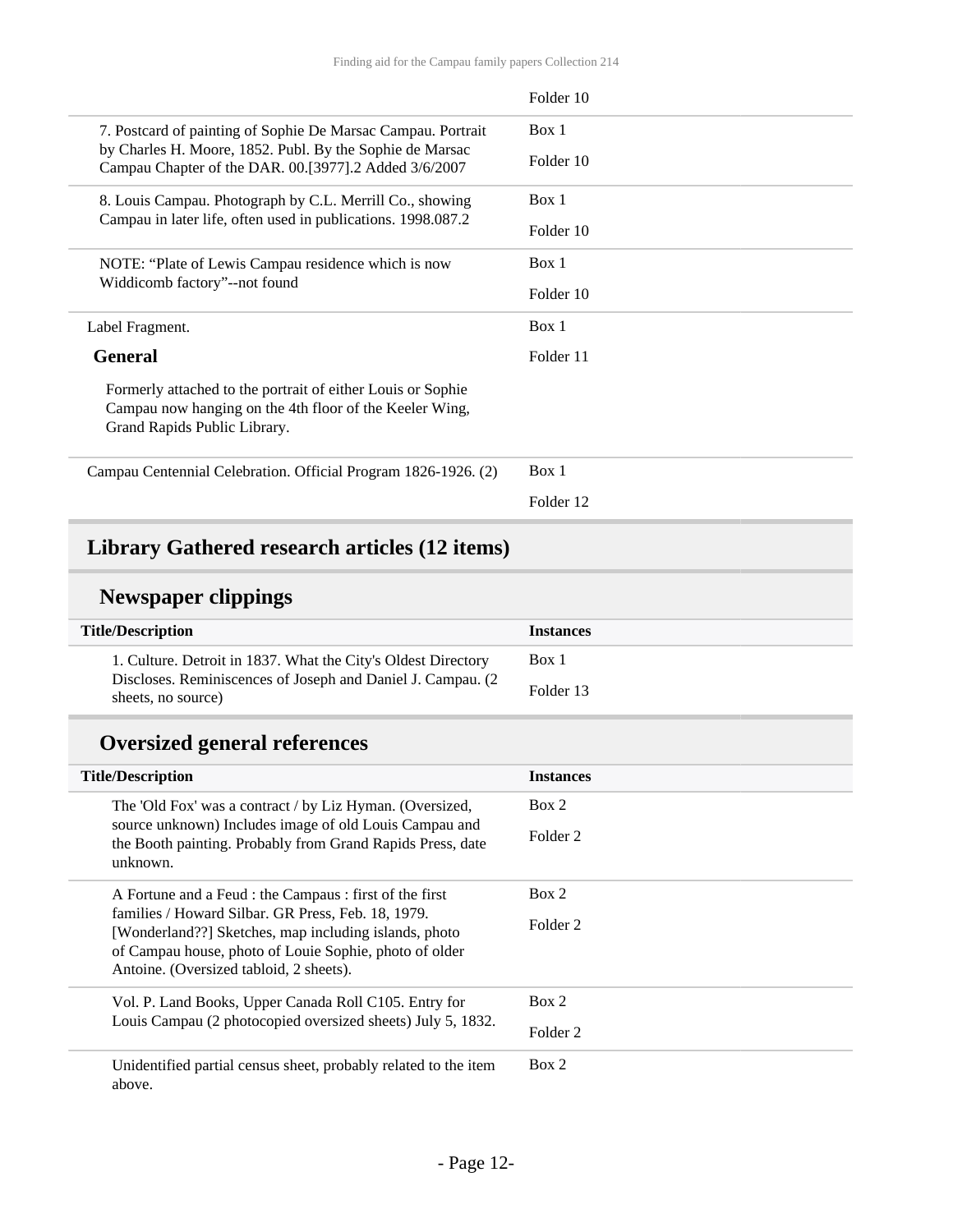| <b>NISC. reference copies</b>                                                                                                                                                                                                                                                                  |                  |  |
|------------------------------------------------------------------------------------------------------------------------------------------------------------------------------------------------------------------------------------------------------------------------------------------------|------------------|--|
| <b>Title/Description</b>                                                                                                                                                                                                                                                                       | <b>Instances</b> |  |
| How Grand Rapids Grew. From Michigan Pioneers: the first<br>one hundred years of statehood, 1837-1937. M977.4.H868.                                                                                                                                                                            | Box 1            |  |
|                                                                                                                                                                                                                                                                                                | Folder 13.5      |  |
| Louis Campau Not Highly Regarded by Pioneers. Michigan                                                                                                                                                                                                                                         | Box 1            |  |
| Tradesman, Nov. 15, 1922. [Incomplete, taped]                                                                                                                                                                                                                                                  | Folder 13.5      |  |
| New England Puritan. Extra. Boston, Oct. 11, 1841. "A call<br>to aid a Congregational Church at the West". RE Campau<br>erecting a church, was to be reimbursed by a catholic bishop,<br>now not paying. Clipping includes letter from John Ball,<br>reference to Lucius Lyon's salt fountain. | Box 1            |  |
|                                                                                                                                                                                                                                                                                                | Folder 13.5      |  |
|                                                                                                                                                                                                                                                                                                |                  |  |
|                                                                                                                                                                                                                                                                                                |                  |  |
| 5 legal sized sheets, source unidentified, providing<br>handwritten bits of information RE Campau family.                                                                                                                                                                                      | Box 1            |  |
|                                                                                                                                                                                                                                                                                                | Folder 13.5      |  |
| Clippings from Richmond Scrapbook #2. RE Campau's Death.                                                                                                                                                                                                                                       | Box 1            |  |
|                                                                                                                                                                                                                                                                                                | Folder 13.5      |  |
| The 'Old Fox' was a contract / by Liz Hyman. Probably from                                                                                                                                                                                                                                     | Box 1            |  |
| Grand Rapids Press, date unknown.                                                                                                                                                                                                                                                              | Folder 13.5      |  |

#### **Misc. reference copies**

## **Saginaw related materials**

**^** [Return to Table of Contents](#page-1-0)

## <span id="page-12-0"></span>**Series III. Adolphe Campau Letters Notes (6 items 7/30/2008)**

#### <span id="page-12-1"></span>**Letters.**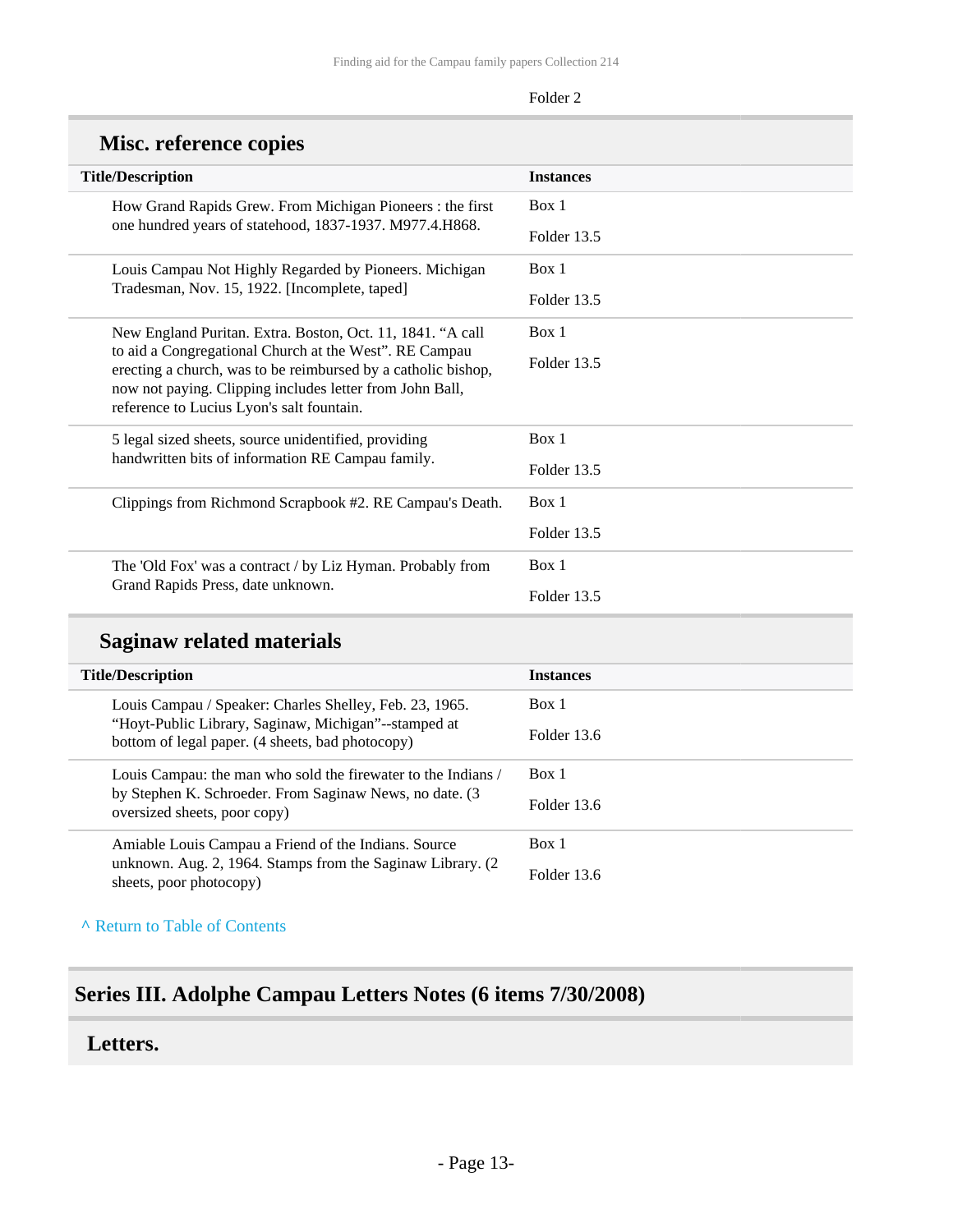#### **General**

Letters 1-4 written from the Michigan Soldiers Home

| <b>Title/Description</b>                                                                          | <b>Instances</b> |  |
|---------------------------------------------------------------------------------------------------|------------------|--|
| 1. Letter. Nov. 21, 1908. My Dear Maddam. [1 sheet found, but<br>letter appears to be incomplete. | Box 1            |  |
|                                                                                                   | Folder 14        |  |
| 2. Letter. Jan. 9, 1909. To Mrs. Caroline Campbell. Dear<br>Madam. From Adolphi T. Campau.        | Box 1            |  |
|                                                                                                   | Folder 14        |  |
| 3. Letter Jan. 20, 1909. "My Dear d'adama? Friend  A.T.<br>Campau. (5 sheets)                     | Box 1            |  |
|                                                                                                   | Folder 14        |  |
| 4. Letter Jan 23, 1909 to Mrs. Caroline Campbell from Adolphe<br>T. Campau. (3 sheets)            | Box 1            |  |
|                                                                                                   | Folder 14        |  |
| 5. Note RE Jacques Campau by Adolphe Campau. Sept. 30,<br>1910 (1 small piece of lined paper).    | Box 1            |  |
|                                                                                                   | Folder 14        |  |
| 6. The Genealogical History of the Campaus to the Present                                         | Box 1            |  |
| Date" / Notes by Adolph Campau. Sept 30, 1910 (1 sheet lined<br>paper)                            | Folder 14        |  |

### <span id="page-13-0"></span>**General Campau Genealogy Family History**

| <b>Title/Description</b>                                      | <b>Instances</b> |
|---------------------------------------------------------------|------------------|
| George Catlin letter to A.S. White. Dec. 11, 1926; 1986.290?, | Box 1            |
| Added 5/25/2006                                               | Folder 14.5      |

**^** [Return to Table of Contents](#page-1-0)

## <span id="page-13-1"></span>**Series IV. Antoine Campau Papers.**

#### <span id="page-13-2"></span>**Documents related to Louis Campau's death.**

| <b>Title/Description</b>                                                                                                                                                                                          | <b>Instances</b> |
|-------------------------------------------------------------------------------------------------------------------------------------------------------------------------------------------------------------------|------------------|
| 1. Typed transcription of a letter written by Louis Campau's                                                                                                                                                      | Box 1            |
| nephew Anthony to his sister, who was Martin Ryerson's wife.<br>GR. Apr. 18, [18]71. Dear Sister  Ant. A. Campau. Documents<br>the death of "Poor Old Uncle Louis" Thursday the 13th [April]<br>1871] at 7:30 pm. | Folder 15        |
| 2. Typed transcription of Proceedings of Common Council. GR                                                                                                                                                       | Box 1            |
| Daily Eagle, Monday, April 17, 1871. "The Mayor announced<br>the death of Uncle Louis Campau                                                                                                                      | Folder 15        |

### <span id="page-13-3"></span>**Letters From F. Buhl Co.(Detroit) or Chauteau Co.(N.Y.)**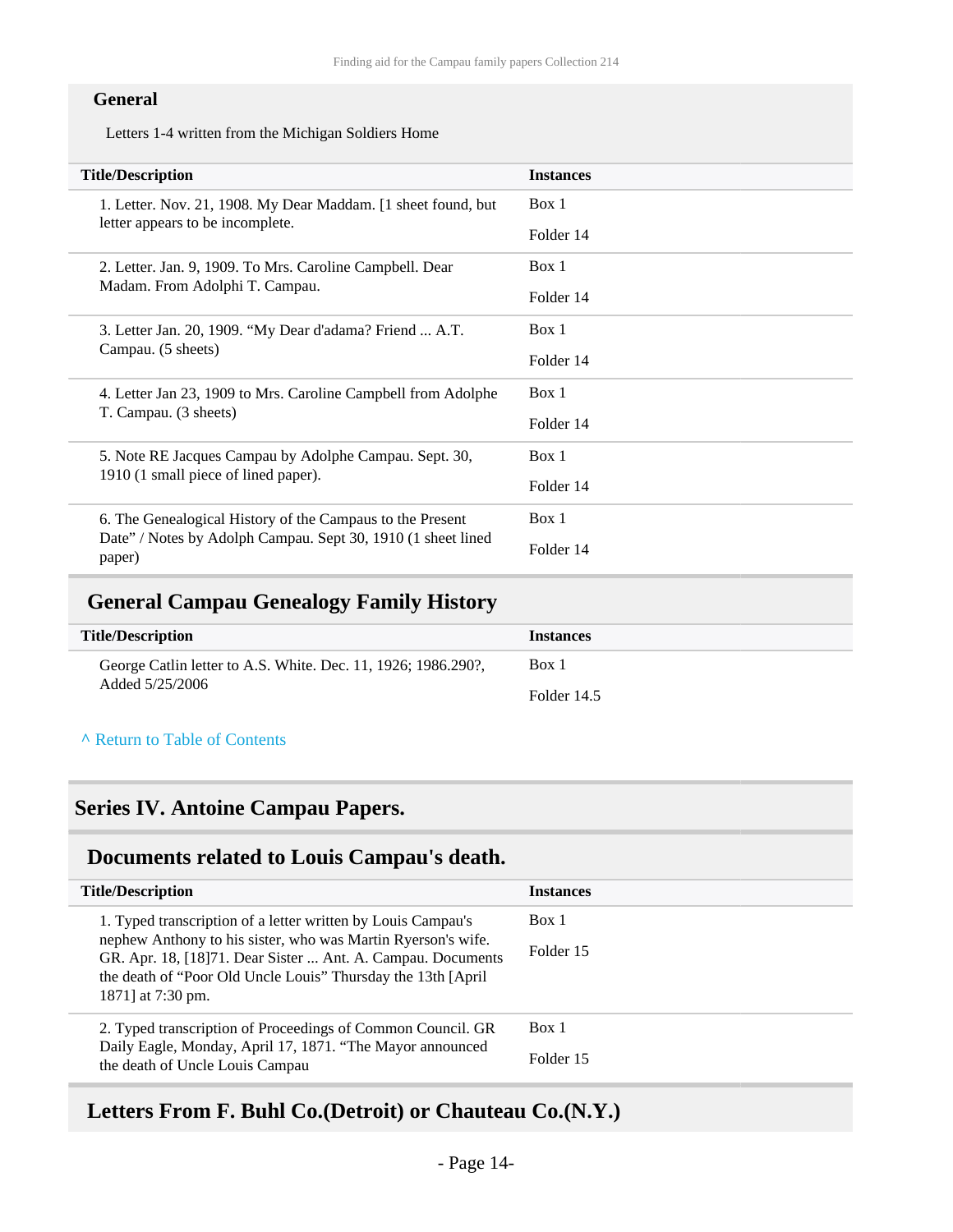#### **General**

RE Fur business gold watch, 1838 to 1867 (6 letters + 5 envelopes) C30:A1.1-C30:A1.6

| <b>Title/Description</b>                                                                                | <b>Instances</b> |
|---------------------------------------------------------------------------------------------------------|------------------|
| 1. Sept. 10, 1838. Buhl. $C30.A1.3 + envelope$                                                          | Box 1            |
|                                                                                                         | Folder 16        |
| 2. Oct. 12, 1853. Chauteau C30.A1.1                                                                     | Box 1            |
|                                                                                                         | Folder 16        |
| 3. Sept. 8, 1858. C30.A1.2 + envelope with return address:                                              | Box 1            |
| Michigan Exchange,  Detroit.                                                                            | Folder 16        |
| 4. July 26, 1859. Chauteau. $C30.A1.4 + blue$ envelope                                                  | Box 1            |
|                                                                                                         | Folder 16        |
| 5. June 9, 1864. Stamped address: F. Buhl Co., Hatters Furriers,<br>Detroit, Mich. $C30.A1.5 + envelop$ | Box 1            |
|                                                                                                         | Folder 16        |
| 6. June 4, 1867. Buhl. $C30.A1.6 +$ envelope with return address.                                       | Box 1            |
|                                                                                                         | Folder 16        |
| <b>Contracts.</b>                                                                                       |                  |
| <b>Title/Description</b>                                                                                | <b>Instances</b> |

<span id="page-14-0"></span>

| Oct. 29, 1856. Article of Agreement. F. Buhl Co., Detroit | Box 1     |
|-----------------------------------------------------------|-----------|
| Antoine Campau. RE: Fur business financing. C30:A10.2     | Folder 17 |

### <span id="page-14-1"></span>**Indentures, oversized (2)**

| <b>Title/Description</b>                      | <b>Instances</b>    |
|-----------------------------------------------|---------------------|
| Aug. 2, 1839. Antoine Louis Campau. C30:A6.1  | Box 2               |
|                                               | Folder 3            |
| Apr. 21, 1840. Antoine Louis Campau. C30:A6.2 | Box 2               |
|                                               | Folder <sub>3</sub> |

### <span id="page-14-2"></span>**Indentures. Geo. Martin Charles Walker (2) C30:A6.3-4**

| <b>Title/Description</b>                                                                 | <b>Instances</b> |
|------------------------------------------------------------------------------------------|------------------|
| 1. April 6, 1841, Signed May 5, 1841 Indenture. Ant. Campau,                             | Box 1            |
| George Martin Charles Walker to Antoine Campau. 3<br>handwritten pages. C30:A6.3         | Folder 18        |
| 2. Apr. 21, 1840, Jan. 30, 1841. Release of Mortgage. Ant.                               | Box 1            |
| Campau, George Martin Charles Walker to Antoine Campau. 2<br>handwritten pages. C30:A6.4 | Folder 18        |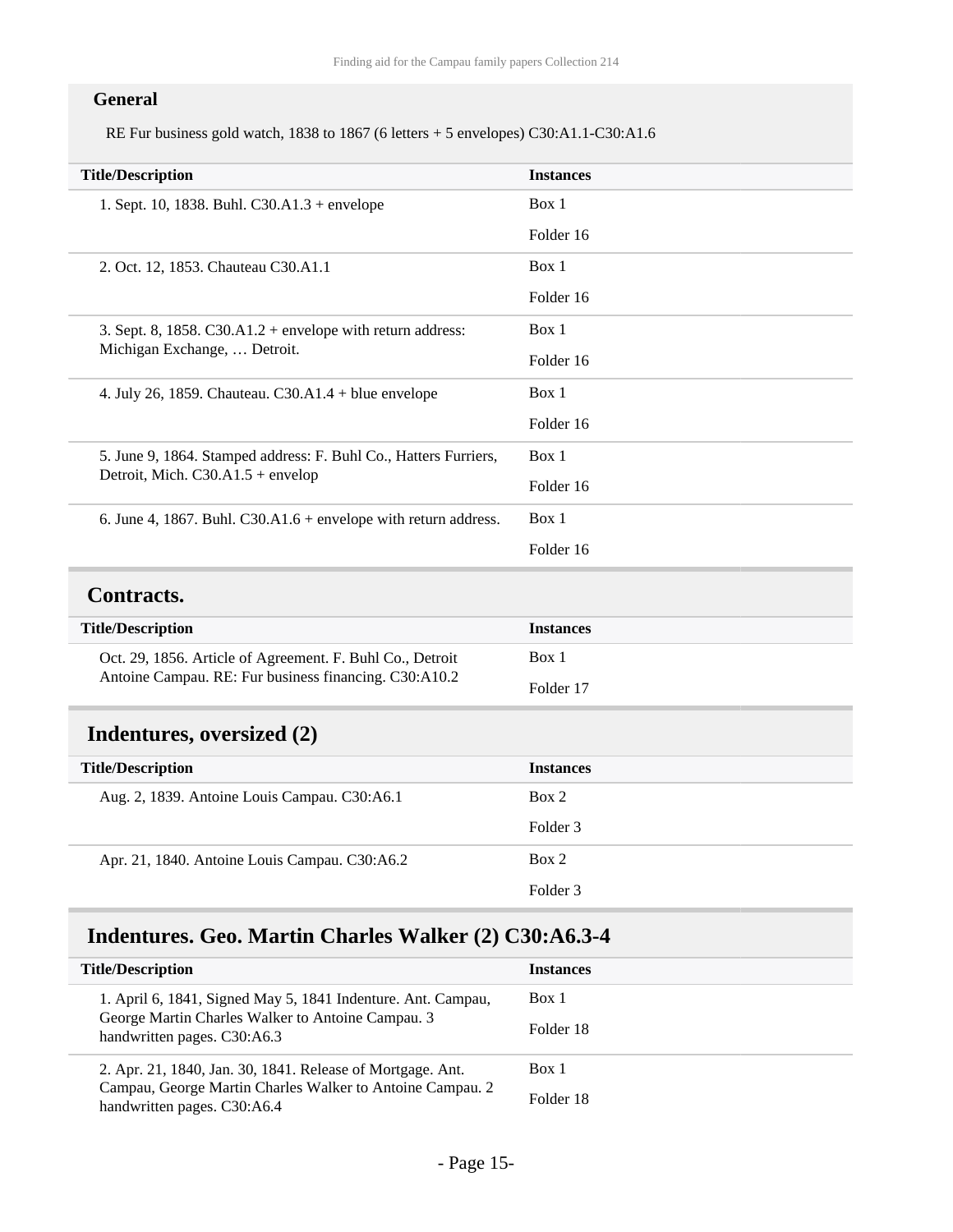<span id="page-15-0"></span>

| <b>Title/Description</b>                                                                                                                                                              | <b>Instances</b> |
|---------------------------------------------------------------------------------------------------------------------------------------------------------------------------------------|------------------|
| Aug/Sept. 1841 Subpeona of Louis Antoine Campau                                                                                                                                       | Box 1            |
| associates ? Campau, George Martin, Charles Walker, George<br>Coggshill Lucius Abbott. Complaint by Richard Suydam, Daniel<br>Jackson, Alexander Kevan(?), Daniel J. Towns. C30:A10.1 | Folder 18        |
| Feb. 13, 1868. Bankruptcy Document. Anthony A. Campau.                                                                                                                                | Box 1            |
| Signed by Withey. C30:A6.13 [1 legal sized sheet]                                                                                                                                     | Folder 19        |
| Sept. 3, 1849. Eli Campau bound to Antony Campau<br>$C30: A6.12$ [1 legal sized sheet]                                                                                                | Box 1            |
|                                                                                                                                                                                       | Folder 20        |

### <span id="page-15-1"></span>**Checks, Notes Receipts.**

| <b>Title/Description</b>                                    | <b>Instances</b> |
|-------------------------------------------------------------|------------------|
| Jan. 25, 1862. Receipt? Of A. Campau. Promissory note dated | Box 1            |
| Aug. 26, 1845. Signed C.C. Nood. 1/2 sheet. C30:A6.8        | Folder 21        |

### <span id="page-15-2"></span>**Misc. Checks, Notes Receipts.**

| <b>Title/Description</b>                                                  | <b>Instances</b>     |
|---------------------------------------------------------------------------|----------------------|
| 1. Apr. 13, 1852. To: John F. Godfrey. Signed Ant. Campau.<br>C30:AG.5    | Box 1                |
|                                                                           | Folder <sub>22</sub> |
| 2. Apr. 14, 1857? To: John McLaughlin. C30:A6.6                           | Box 1                |
|                                                                           | Folder <sub>22</sub> |
| 3. July 23, 1859. To: A. Campau from A. Synaw Woozak?<br>\$20.00 C30:A6.7 | Box 1                |
|                                                                           | Folder <sub>22</sub> |
| 4. Aug. 15, 1862. To: Ledyard Frolick? Signature torn off.<br>C30:AA6.9   | Box 1                |
|                                                                           | Folder <sub>22</sub> |
| 5. June 5, 1867. TO: J.F. Baar? ? C30.A6.10                               | Box 1                |
|                                                                           | Folder <sub>22</sub> |
| 6. July 24, 1868. TO: J.F. Baar ? C30.A6.11                               | Box 1                |
|                                                                           | Folder <sub>22</sub> |

### <span id="page-15-3"></span>**Letter of Administration. Printed sold by S. Wells, Detroit. Territory of Michigan. County of Wayne. C30:A3.1.**

| <b>Title/Description</b>                                                  | <i>Instances</i> |
|---------------------------------------------------------------------------|------------------|
| RE Antoine Campau acting as executor of Will of Nicholas<br>Campau, 1834. | Box 1            |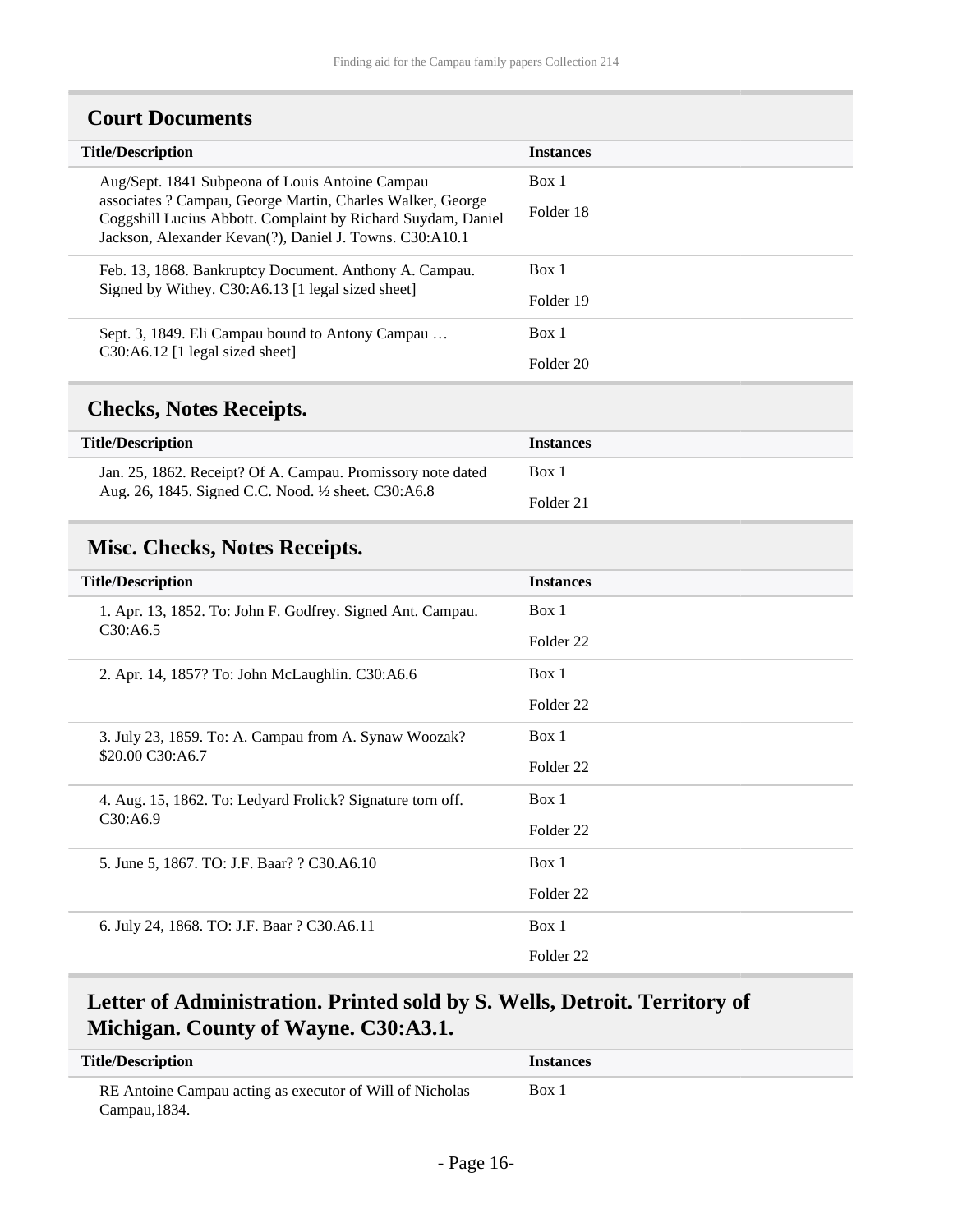## <span id="page-16-0"></span>**Receipts. C30.A4.**

| <b>Title/Description</b>                                       | <b>Instances</b> |
|----------------------------------------------------------------|------------------|
| 1. Oct. 3, 1835. No. 8675. C30:A4.1                            | Box 1            |
|                                                                | Folder 24        |
| 2. Dec. 21, 1835; No. 11599; C30:A4.2                          | Box 1            |
|                                                                | Folder 24        |
| 3. Mar. ?, 1836; No. 14058; C30:A4.3                           | Box 1            |
|                                                                | Folder 24        |
| 4. Jan 8, 1841. Land; C30: A4.4                                | Box 1            |
|                                                                | Folder 24        |
| 5. Dec. 20, 1843 L. Allen C30:A4.5                             | Box 1            |
|                                                                | Folder 24        |
| 6. Jan?. 25?, 1848 Twp. Of Gr., Treasurer's Office. A.X. Cary. | Box 1            |
| C30:A4.6                                                       | Folder 24        |
| 7. Aug. 18, 1848 L. Movan. C30:A4.7                            | Box 1            |
|                                                                | Folder 24        |
| 8. Jan. 15, 1849. Twp. Of GR, Treasurer's Office. A.X. Cary    | Box 1            |
| C30:A4.8                                                       | Folder 24        |
| 9. Dec. 10, 1852. or Dec. 30. C30:A4.9 William J. Welles       | Box 1            |
|                                                                | Folder 24        |
| 10. May 23, 1853? Jas. AbbottC30:A4.10.                        | Box 1            |
|                                                                | Folder 24        |
| 11. Jan. 29, 1855.C30:A4.11 William J. Welles.                 | Box 1            |
|                                                                | Folder 24        |
| 12. Apr. 24, 1855?C30:A4.12; Daniel Ball                       | Box 1            |
|                                                                | Folder 24        |
| 13. Apr. 25, 1855?C30:A4.13; Daniel Ball                       | Box 1            |
|                                                                | Folder 24        |
| 14. Feb. 8, 1851; C30:A4.14 A.? Cary? City Marshall collector  | Box 1            |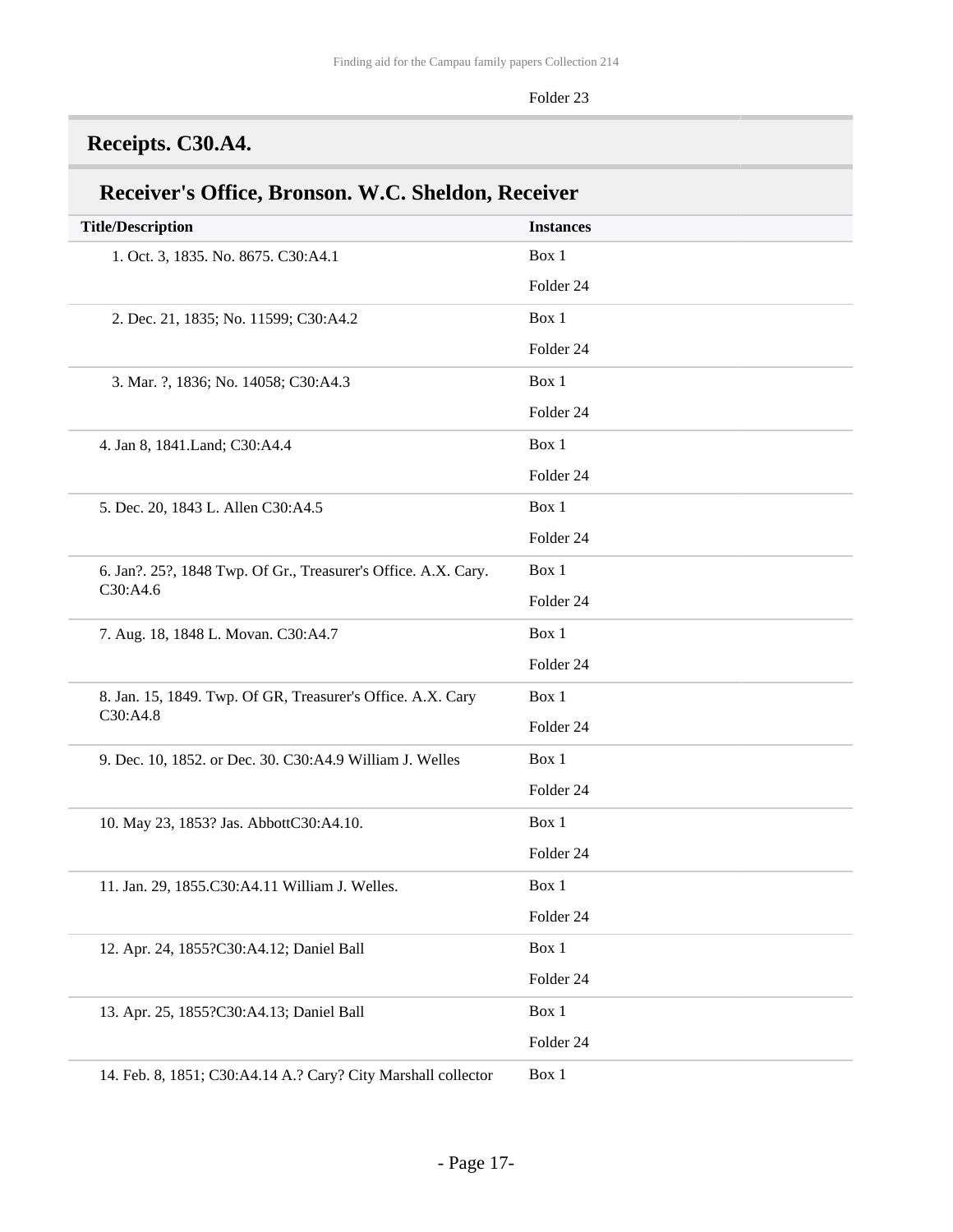| City Marshal's Office, Grand Rapids.                          |                  |
|---------------------------------------------------------------|------------------|
| <b>Title/Description</b>                                      | <b>Instances</b> |
| 15. Jan. 13?, 1854; C30:A4.15; Shoemaker                      | Box 1            |
|                                                               | Folder 24        |
| 16. Dec. 26, 1854; C30:A4.16; Shoemaker                       | Box 1            |
|                                                               | Folder 24        |
| 17. Aug. 31, 1855; C30:A4.17; S. Covell                       | Box 1            |
|                                                               | Folder 24        |
| Where18. Dec. 11, 1855. Not found 7/30/2008                   | Box 1            |
|                                                               | Folder 24        |
| 19. Aug. 26, 1858? C30:A4.19; N. Easton                       | Box 1            |
|                                                               | Folder 24        |
| 20. Aug. 20 or 26, 1859; C30:A4.20; Snyder Marshell ? Jarvis. | Box 1            |
|                                                               | Folder 24        |
| 21. In French. September August C30:A4.21                     | Box 1            |
|                                                               | Folder 24        |
| 22. Dec. 1850??/Verso: 1852 \$14.C30:A4.22                    | Box 1            |
|                                                               | Folder 24        |
| 23. Feb. 17, 1853? C30:A4.23; F. Everett?                     | Box 1            |
|                                                               | Folder 24        |
| 24. Feb. 17, 1854; C30:A4.24; J. E y                          | Box 1            |
|                                                               | Folder 24        |
| 25. Feb. 20, 1854; C30.A4.25 Grand River Eagle. Subscription. | Box 1            |
| A.B. Turner.                                                  | Folder 24        |
| 26. June 28, 1855; C30:A4.26; W.B. Ryan                       | Box 1            |
|                                                               | Folder 24        |
| 27. Sept. 15, 1855; C30:A4.27; Weller?                        | Box 1            |
|                                                               | Folder 24        |
| 28. July 9, 1857.C30:A4.28; Joseph Stuggle?                   | Box 1            |
|                                                               | Folder 24        |
| 29. May 24, 1858; C30:A4.29                                   | Box 1            |

#### **City Marshal's Office, Grand Rapids.**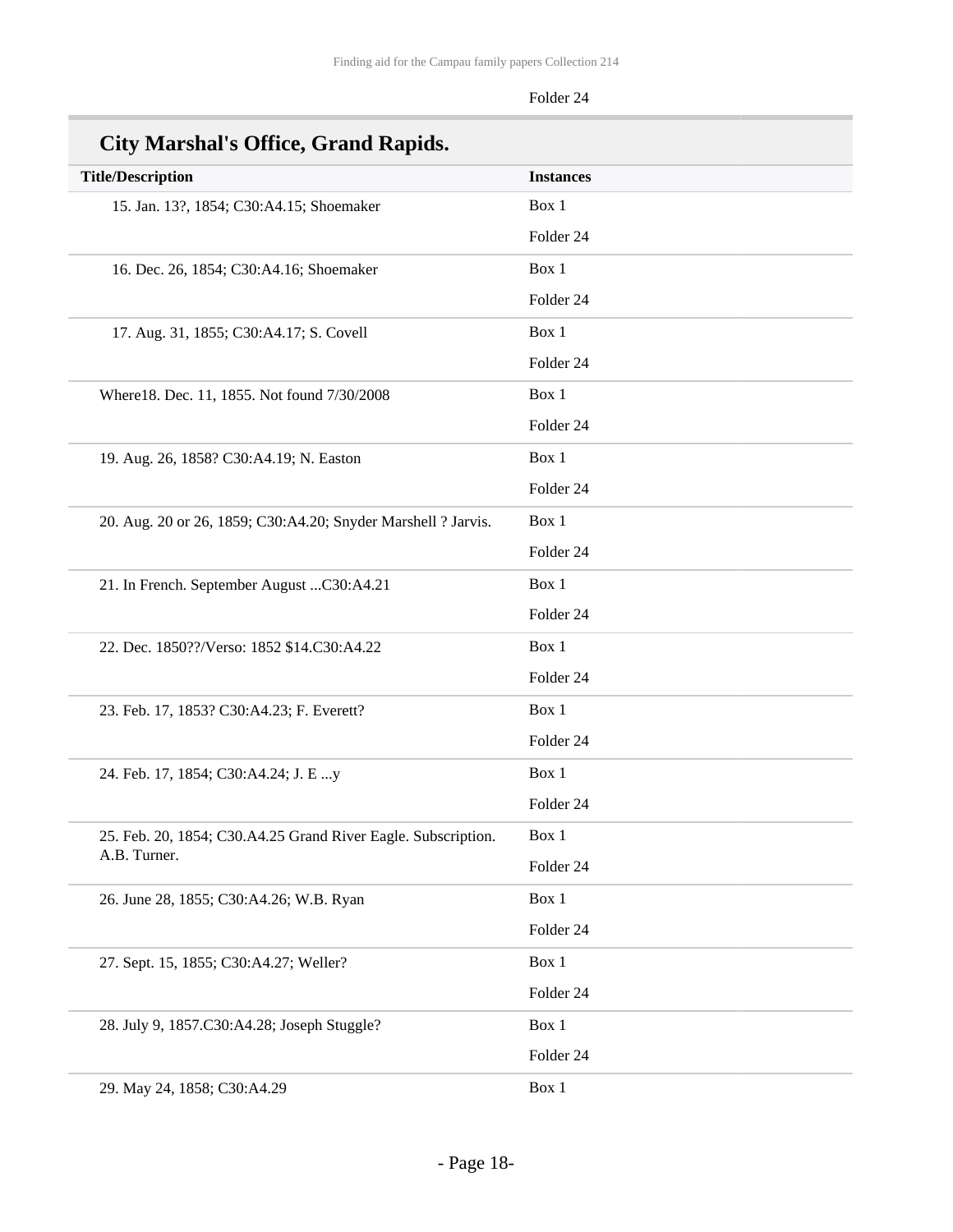|                                                                                                                         | Folder 24 |
|-------------------------------------------------------------------------------------------------------------------------|-----------|
| 30. May 27, 1863. Statement of Fur Season, 1862/1863.<br>C30:AA.30;                                                     | Box 2     |
|                                                                                                                         | Folder 4  |
| 31. July 29, 1862; C30:A:31; First Ward, City of GR. L. Snyder,                                                         | Box 1     |
| Marshal.                                                                                                                | Folder 24 |
| 32. June 24, 1863. C30:4.32; Wilder D. Foster Co. / W.D. Foster                                                         | Box 1     |
| Hardware. Illustrated invoice. 33.C30:A4.33 July 1, 1863.<br>For Adelios Standly's schooling. Mary Angela J. McKey, St. | Folder 24 |
| Bridgets.                                                                                                               |           |
| Item 33 note found in collection when processed.                                                                        | Box 1     |
|                                                                                                                         | Folder 24 |

## **U.S. Internal Revenue. Collector, 4th District, Michigan. A.B. Turner**

| <b>Title/Description</b>                                                                                                                  | <b>Instances</b>     |
|-------------------------------------------------------------------------------------------------------------------------------------------|----------------------|
| 34. Sept. 12, 1864; C30.A4:34                                                                                                             | Box 1                |
|                                                                                                                                           | Folder 24            |
| 35. Aug. 7, 1865. No. 261; C30:A4.35                                                                                                      | Box 1                |
|                                                                                                                                           | Folder 24            |
| 36. Aug. 7, 1865. No. 262 C30:A4.36                                                                                                       | Box 1                |
|                                                                                                                                           | Folder 24            |
| 37. April 3, 1865. Comstock, Nelson Co. [Furniture]<br>C30:A4.37? Pink invoice with orange stamp. Furniture<br>illustrated in letterhead. | Box 1                |
|                                                                                                                                           | Folder 24            |
| 38. June 8, 1866; C30:A4.38; H. Leiner?                                                                                                   | Box 1                |
|                                                                                                                                           | Folder 24            |
| 39. Sept. 19, 1866. C30:A4.39 J.M. Stanly. Orange stamp.                                                                                  | Box 1                |
|                                                                                                                                           | Folder 24            |
| 40. Dec. 5, 1866; C30:A4.40 looks like 80! Orange stamp. R.C.<br>Luce?                                                                    | Box 1                |
|                                                                                                                                           | Folder 24            |
| 41. June 4, 1868. Bought of Chas. N. Shepard, 45 Monroe<br>St., wholesale retail dealer in drugs, medicines, chemicals<br>C30:A4.41       | Box 1                |
|                                                                                                                                           | Folder <sub>25</sub> |
| 42. Dec. 7, 1868. Stanly Schroeder. C30:A4.42 Orange stamp                                                                                | Box 1                |
|                                                                                                                                           | Folder 24            |
| 43. ? April 12, 1869. Spring Avery. C30:A4.43; Carpet? Stamp                                                                              | Box 1                |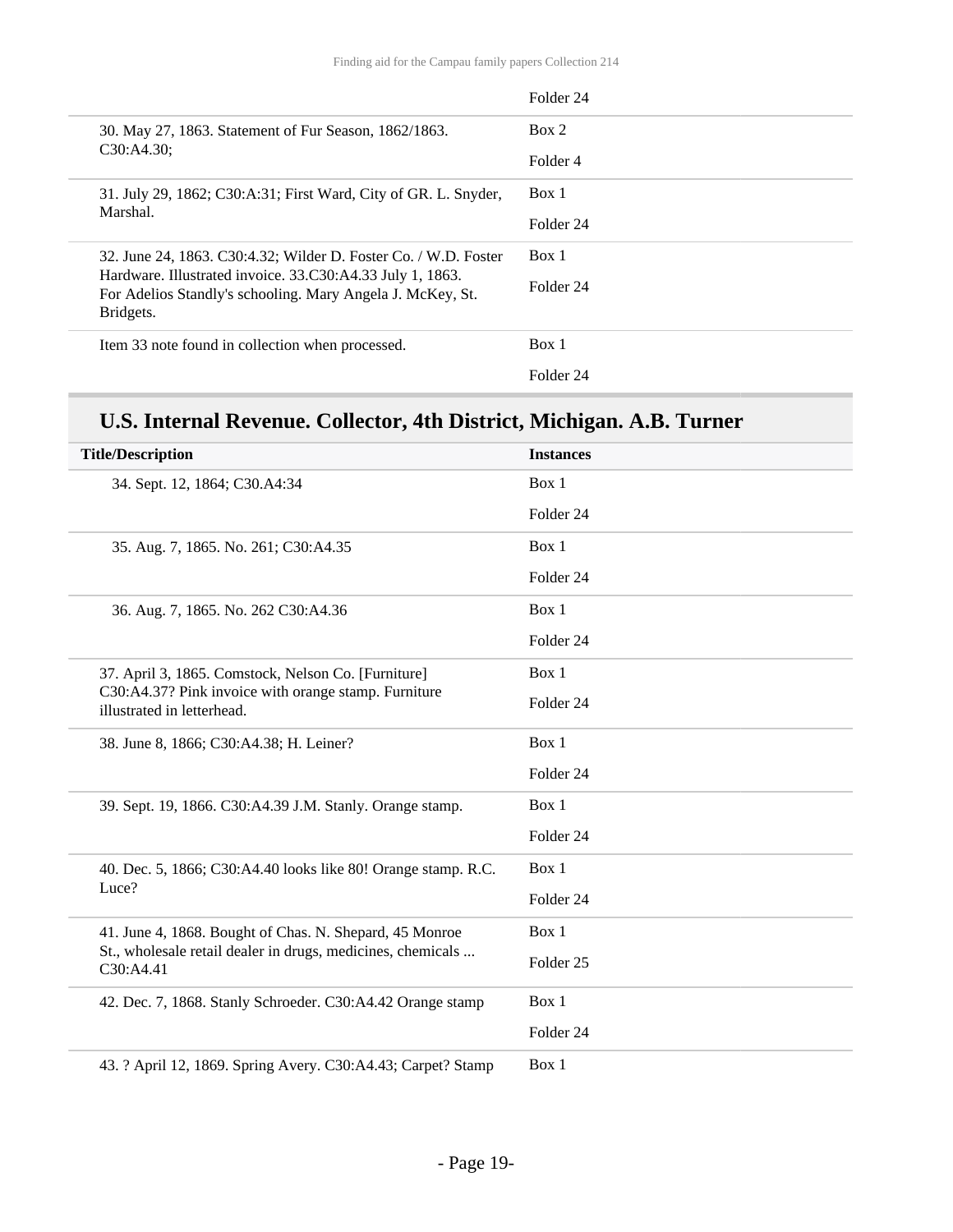|                                                                                                         | Folder 24            |
|---------------------------------------------------------------------------------------------------------|----------------------|
| 44. Jan. 21, 1879; Sheriff's office. W.O. Westfall, Attorney.<br>A.B. Tanner, Dept. Sheriff. C30: A4.44 | Box 1                |
|                                                                                                         | Folder 24            |
| 45. Oct. 20, Oct. 23. signed by C.C. Comstock.C30:A4.45                                                 | Box 1                |
|                                                                                                         | Folder <sub>24</sub> |
| 46. n.d. Balance Due, \$234.39; C30:A4:46                                                               | Box 1                |
|                                                                                                         | Folder 24            |
| 47. Mar. 17, 1881; C30:A4.47                                                                            | Box 1                |
|                                                                                                         | Folder <sub>24</sub> |

### <span id="page-19-0"></span>**Documents: C30.A5.1-26**

| <b>Title/Description</b>                                                                                                                                          | <b>Instances</b> |
|-------------------------------------------------------------------------------------------------------------------------------------------------------------------|------------------|
| A5.1. Certificate 2398. Ira Jones. Nov. 4, 1834. Calhoun<br>County, Mi.                                                                                           | Box 2            |
|                                                                                                                                                                   | Folder 5         |
| A5.2; Toucent Campau deed to Antoine Campau. Kalamazoo<br>County Registrer's Office. Jan. 22, 1835.                                                               | Box 2            |
|                                                                                                                                                                   | Folder 5         |
| A5.3; Indenture. Louis Campau deed to Antoine Campau,<br>Kalamazoo County Register's Office. Oct. 29, 1835.                                                       | Box 2            |
|                                                                                                                                                                   | Folder 5         |
| A5.4; Indenture. Louis Campau deed to Antoine Campau,<br>Kalamazoo County Registers Office. Jan. 7, 1836.                                                         | Box 2            |
|                                                                                                                                                                   | Folder 5         |
| A.5.5; Indenture. Deed of Ira Jones to Antoine Campau, 1836.<br>Kalamazoo County Registers Office, Jan. 7, 1836.                                                  | Box 2            |
|                                                                                                                                                                   | Folder 5         |
| A5.6; Deed from Lewis (Louis) Campau and Sophie his wife, to<br>Antoine Campau. Kalamazoo County Register's Office, Jan. 7,<br>1836.                              | Box 2            |
|                                                                                                                                                                   | Folder 5         |
| A5.7; Indenture Joel Guild and Wife to Antoine Campau,<br>Warrenty Deed. Kent County. Apr. 14, 1836; July 7, 1836.                                                | Box 2            |
|                                                                                                                                                                   | Folder 5         |
| A5.8; Louis Campau to Antoine Campau. Deed. Kent County.<br>July 7, 1836. Louis Campau acting as executor of estate of Louis<br>Geneveau, Ionia Co. [legal sized] | Box 2            |
|                                                                                                                                                                   | Folder 5         |
| A5.9; Indenture. Deed of David Freeman [and Ruba(?), his wife]<br>to Antoine Campau. Kent County. Sept. 15, 1836.                                                 | Box 2            |
|                                                                                                                                                                   | Folder 5         |
| A5.10; Indenture. Tousaint Campau to Antoine Campau. Deed.<br>Kent County. Aug. 4, 1837                                                                           | Box 2            |
|                                                                                                                                                                   | Folder 5         |
| A5.11; Indenture. "between Louis Moran and Marin his<br>wife  Antoine Campau  March 13, 1837. A. Campau Deed                                                      | Box 2            |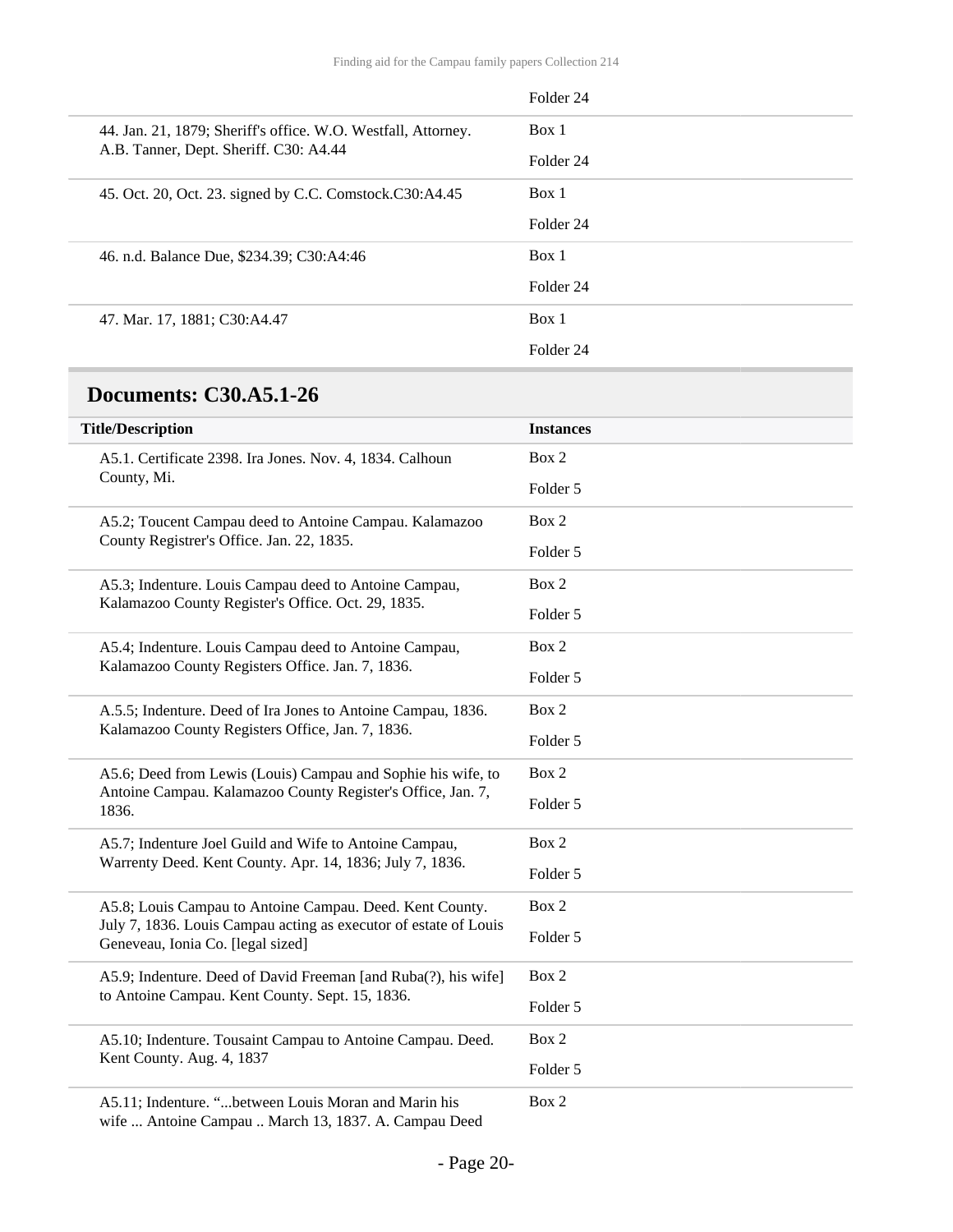| for Moran Wife(?) [Mara Moran]. Kalamazoo County. Sept. 14,<br>1837.                                                                                                                                                                                                      | Folder 5            |
|---------------------------------------------------------------------------------------------------------------------------------------------------------------------------------------------------------------------------------------------------------------------------|---------------------|
| A5.12; Indenture. Lewis Freeman, Van Buren in the County of<br>Washtenaw, and Mary Ann, his wife, to Antoine Campau. Kent<br>County. Apr 10, 1938; Aug. 8, 1838.                                                                                                          | Box 2               |
|                                                                                                                                                                                                                                                                           | Folder 5            |
| A5.13; Indenture. Deed of Louis Campau to A. Campau others<br>(George Martin Charles I. Walker] for Property in Kent County.<br>Sept. 6, 1839 [Legal size]                                                                                                                | Box 2               |
|                                                                                                                                                                                                                                                                           | Folder 5            |
| A5.14; 1. Indenture [left side of sheet fragment on blue paper]<br>Jan.(?), 10th?, 1840; Apr. 24, 1840. James J. Godfroy Victoria<br>Godfroy, Monroe 2; 5, cont. County, to Meush Geut? / Charles<br>P. Caulkins, Antoine Campau witnesses. [true copy] July 15,<br>1845. | Box 2               |
|                                                                                                                                                                                                                                                                           | Folder 5            |
| A5.14; 2. Fragment upper right                                                                                                                                                                                                                                            | Box 2               |
|                                                                                                                                                                                                                                                                           | Folder 5            |
| A5.14 3. Fragment lower right.                                                                                                                                                                                                                                            | Box 2               |
|                                                                                                                                                                                                                                                                           | Folder 5            |
| A5.16; Indenture. March 26, 1859. George Gray and wife Susan<br>to Antoine Campau. Mar. 26, 1860.                                                                                                                                                                         | Box 2               |
|                                                                                                                                                                                                                                                                           | Folder 6            |
| A5.21 Indenture. Feb. 20, 1859. George H. Dalrymple wife<br>Sarah (Detroit) and Antoine Campau. Mar. 26, 1860.                                                                                                                                                            | Box 2               |
|                                                                                                                                                                                                                                                                           | Folder 6            |
| A5.22; Indenture. March 28, 1859. George H. Dobymper<br>[Dalrymple] wife Sarah (Detroit) and George Gray wife Susan                                                                                                                                                       | Box 2               |
| (Grand Rapids) to Antoine Campau. Apr. 20, 1859.                                                                                                                                                                                                                          | Folder 6            |
| A5.23; Indenture. December 10th, 1858. Soloman O. Kingsburg                                                                                                                                                                                                               | Box 2               |
| and Malinda Kingsburg, his wife, of Grand Rapids to Antoine<br>Campau.                                                                                                                                                                                                    | Folder 6            |
| A5.24; Indenture. Sept. 7, 1857. Dennis Donahugh of Dundas in<br>the Province of Canada West. To George Gray, Grand Rapids.<br>June 14, 1858                                                                                                                              | Box 2               |
|                                                                                                                                                                                                                                                                           | Folder 6            |
| A5.25; Indenture. June 1, 1848. Chauncey Parker, Kent, to<br>Antony A. Campau.                                                                                                                                                                                            | Box 2               |
|                                                                                                                                                                                                                                                                           | Folder 6            |
| A5.26; "Beginning on the north and south quarterline of section<br>23 in township ? North of range 11 West 22 chains and 37 links<br>from the south quarter                                                                                                               | Box 2               |
|                                                                                                                                                                                                                                                                           | Folder 6            |
| A5.15; Louis Campau wife, Sophie, to Anthony A. Campau.<br>Kent. June 13, 1846; Feb. 7, 1848.                                                                                                                                                                             | Box 2               |
|                                                                                                                                                                                                                                                                           | Folder <sub>7</sub> |
| A5.17; Warranty Deed. Ezra Billings and wife, Jane, to Anthony<br>A. Campau. Kent. Sept. 24, 1849.                                                                                                                                                                        | Box 2               |